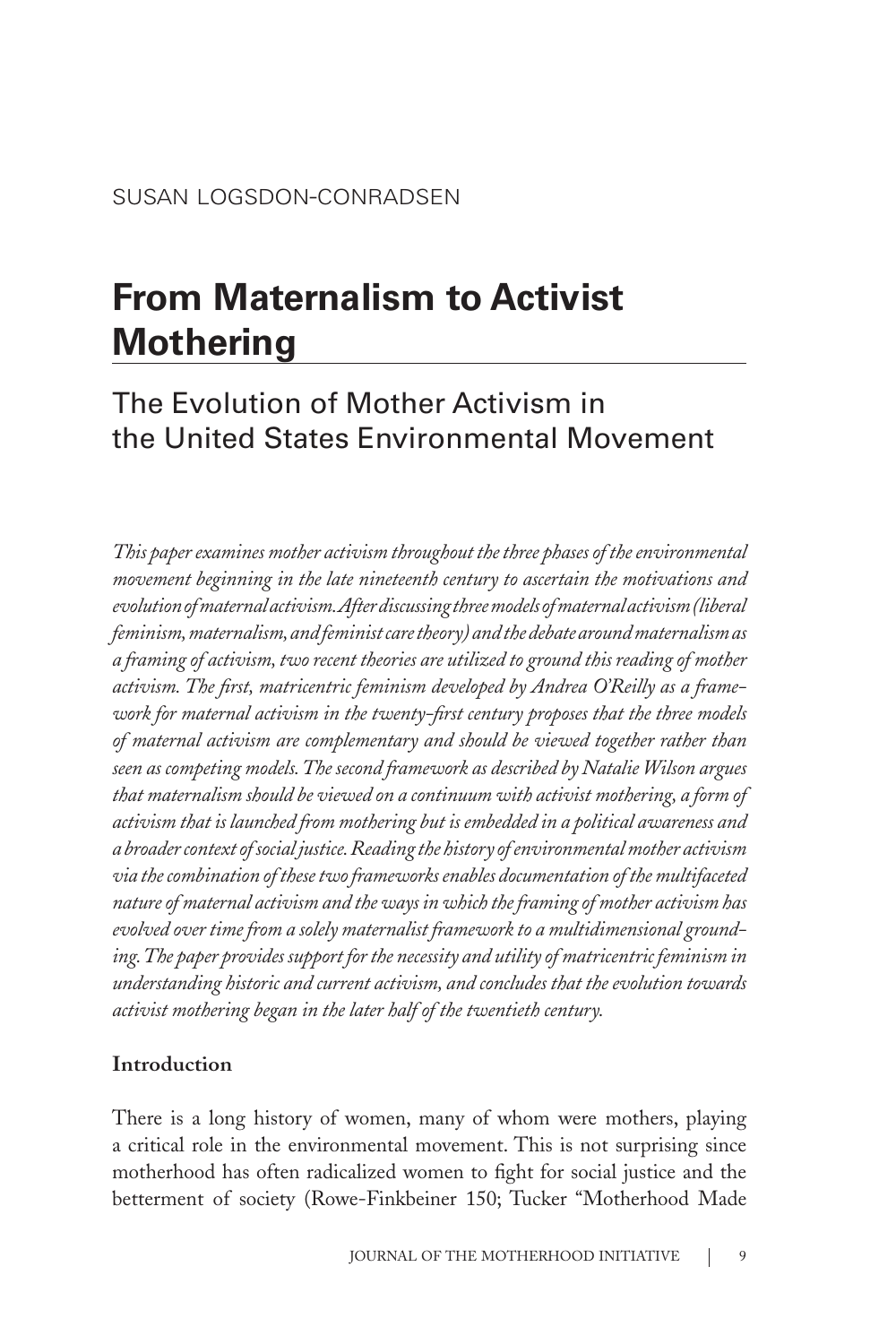#### susan logsdon-conradsen

Me" 20; Wilson 232). Throughout history mother activists have utilized the symbolic power of the mother archetype to legitimatize their activism, garner public support, and motivate others to join their causes. In addition to being used strategically, environmental activists across time describe being inspired by their roles as mothers to become activists (Bolen 15; Culley and Angelique 454; Logsdon-Conradsen and Allred 141-142; MacGregor 64; Pardo "Environmental"). Despite the salience of motherhood for some activists, when they use "a specific and deliberate maternal stance" their activism "is often not recognized as such or is dismissed as not 'real' activism" (O'Reilly 3). This is due to the fact that "women's collective action has been traditionally treated as an extension of their domestic responsibilities rather than as legitimate political activity motivated by race, ethnicity, class, or economic concerns" (Prindeville and Bretting 4). Since it is seen as their maternal duty to take care of their children their activism is often assumed to be emotionally motivated and not located within a sociopolitical context. As Sherilyn MacGregor summarizes, mother activists are criticized for being a "very simplistic portrayal of women's empowerment as a process that rarely involves consciousness-raising or selfreflective political resistance" (69). Today there "is still a cultural tendency to give mothers very little credibility and to sentimentalize their actions, to in effect, use the maternalist frame to limit and belittle activist mothering" (Wilson 249, 250). This is a double bind for mother activists. If they acknowledge the prominent role of mothering in their activism, their activism is discounted or minimized. However, if they do not, then they not only lose out on utilizing an often successful appeal to other mothers to join in their cause, but they have to adopt an inauthentic framing of their activism and silence their maternal voice in order to be judged "real" activists.

Prior to examining maternal activism within the history of environmental movement, the main crux of this paper, this issue must be discussed further since this cultural tendency to belittle activist mothering influences both historical and current understandings. Accordingly, the first section of this paper will briefly summarize theoretical issues related to understanding mother activism in general and the debate around maternalism, connecting these issues throughout to the the specific context of environmental activism. The second section will then go into the core of the paper, reading the activism of mothers throughout the environmental movement using current theoretical frameworks to ground this examination.

#### **Theoretical Frameworks of Maternal Activism**

#### *Liberal Feminism, Maternalism, and Feminist Care Theory*

Judith Stadtman Tucker discusses three theoretical frameworks for under-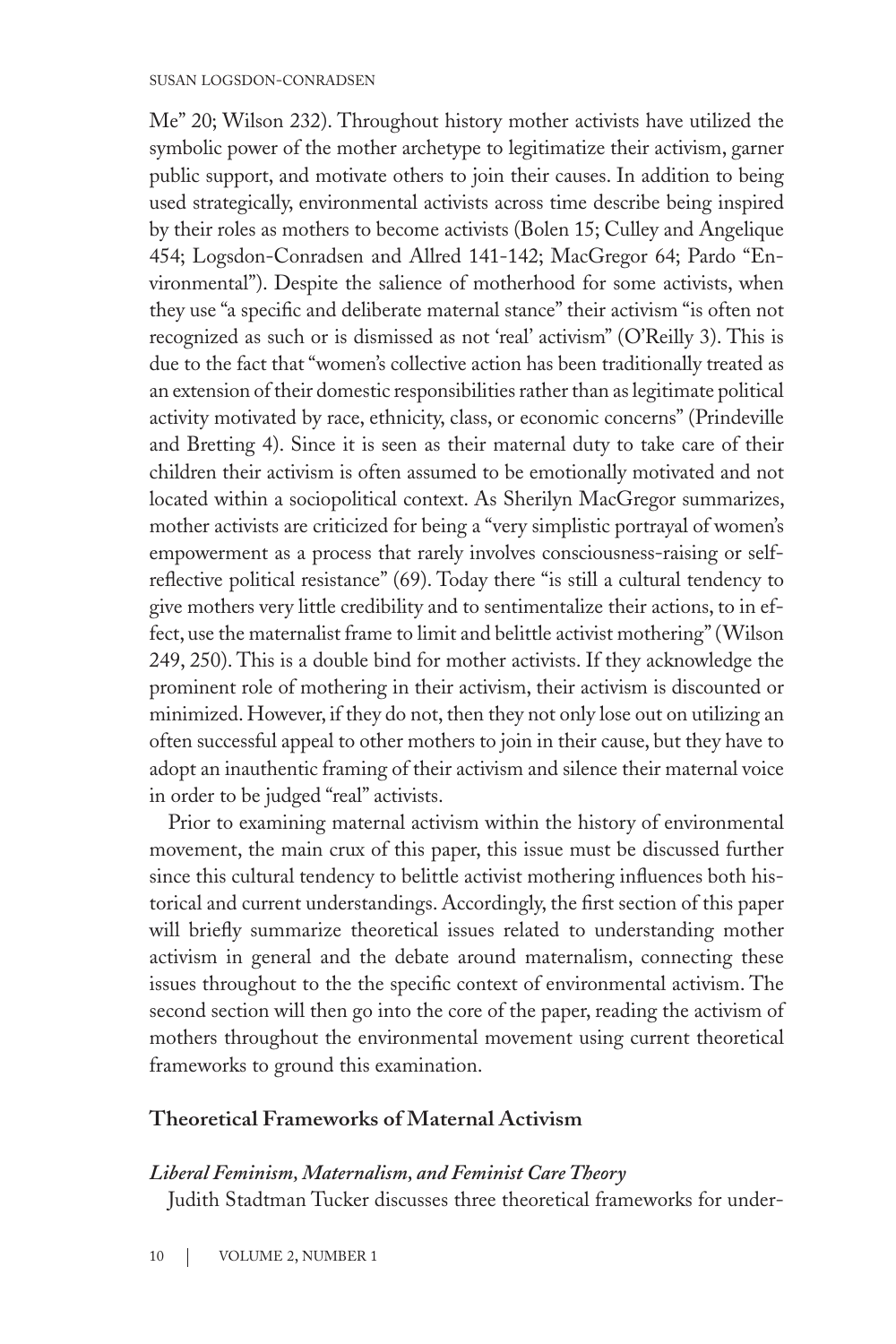standing the current activism around motherhood: "liberal feminism, maternal feminism, and feminist care theory" ("Motherhood and its Discontents" 2). Liberal feminism directly challenges dominant patriarchal ideology and emphasizes egalitarianism and individualism, stressing that everyone should have the same rights and freedoms. This theory "offers a vocabulary of rights, responsibilities, justice, equity, empowerment and identity" ("Motherhood and its Discontents" 2). Maternalism emphasizes women's essentialist nature as caring and compassionate, women's innate desire to improve the world of their children, and the transformative power of maternal love, and thus conforms to gendered beliefs about mothers as the best and natural caretakers. This framework "overlaps with what has been called 'difference feminism' – particularly the idea that women are 'naturally' or intuitively more empathic, less exploitive, and more closely attuned to relational ambience than men" ("Motherhood and its Discontents" 2). The third framework, which Stadtman Tucker advocates, is feminist care theory that neither conforms nor refutes the dominant ideologies of gender or individualism. Instead it emphasizes that the importance of caring for all people in our society, including children, is of utmost value and a collective social responsibility rather than solely a maternal duty ("Motherhood and its Discontents" 2). This theory "introduces the language of care as a public good" and "describes maternal care as a process that flows from a deliberate practice rather than emotional impulse" ("Motherhood and its Discontents" 2).

As I have argued elsewhere, these frameworks can be applied to describe different pathways to becoming a mother-activist (4). I argued these frameworks helped explain motivations for anti-violence mother activists, but they are equally applicable to environmental mother-activists. For instance, a belief in the right of all individuals to have basic needs of clean air and water, safe food, and access to green space can be framed within the liberal feminist framework's focus on individual rights, equity and justice. In fact, this framework corresponds in particular to the environmental justice movement, a type of environmental activism led primarily by mothers that demands retributive justice for toxic exposure and environmental racism. This paradigm formed in the 1980s out of the growing awareness of the disproportionate amount of toxic waste and facilities in low income communities and communities of color; it is described as a fusion of environmentalism and civil rights (Pardo "Environmental"). As Dorceta Taylor describes, "the environmental justice movement fights the most vicious and pervasive kinds of inequalities in the country, including inequalities or discrimination based on race, gender, and class" ("Women" 41). This agenda is essentially liberal feminism applied to environmental issues.

The maternal framework's reliance on mothers as natural caretakers and protectors of their children can encourage women to set aside traditional pas-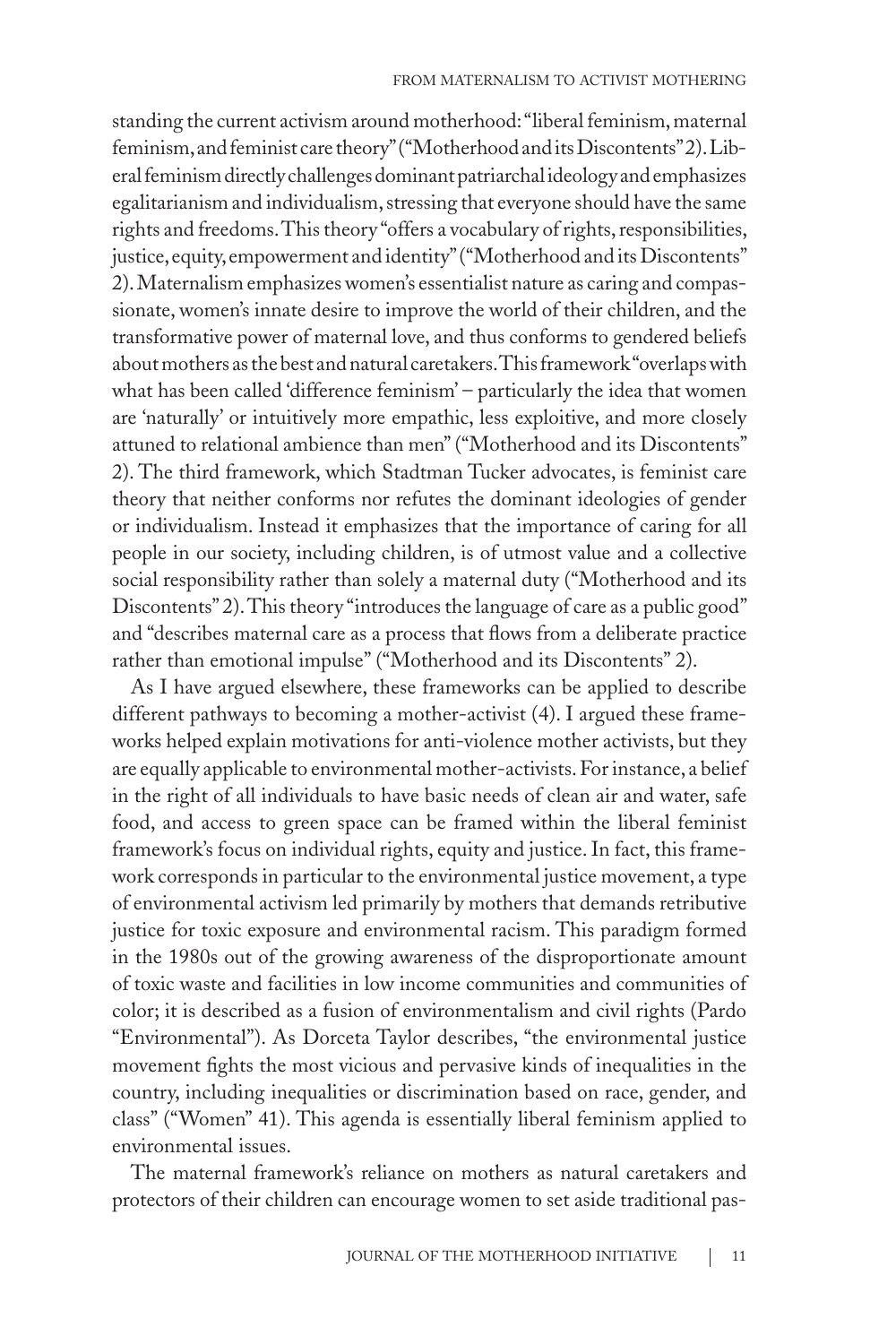#### susan logsdon-conradsen

sive gender norms and use strong political voices to demand a safe and healthy world for their children. The role of maternal love/nurturance and the desire to protect one's child can be a powerful motivator and serve as rallying call around numerous environmental issues including protesting toxic landfills and phthalates in baby bottles. Maternalism can also be used strategically to appeal to a diverse group of mothers to come together around a common goal despite differences in race, class, religion, or political ideology.

Lastly, feminist care theory with its emphasis on caring for all individuals as a social responsibility and the need to protect and advocate for those with less power, corresponds to both local activism and global activism. The call to care for others as a public good can be applied to broad environmental agendas such as global warming, ocean perseveration, or sustainable market policies for both current and future generations. Further, the feminist care theory emphasizes the need for everyone to engage in civic activism and places the role of emotion (whether love or anger) as a valid and deliberate motivator for activism.

As one can see there is a great deal of potential overlap between the three frameworks, e.g., anti-toxic activism could be explained by one, or all, of the frameworks. In fact, "these three frameworks are more complementary than oppositional" and "they allow for a multitude of perspectives on any given motherhood issue" (11). The benefits of looking at the confluence of these models will be discussed shortly. However, due to the long and controversial history surrounding one of these models, maternalism, it is necessary to discuss this particular model of maternal activism more thoroughly.

#### *The Debate on Maternalism*

As Andrea O'Reilly states, "if any debate has defined current discussions on maternal activism it is the role maternalist politics should or should not play in the 21st century motherhood movement" (O'Reilly 11). The main reason for this debate is that maternalism's emphasis on women's 'natural', or essentialist, nature as compassionate and loving caregivers corresponds to traditional gender roles and the cultural ideology surrounding 'good mothers'. Namely, the Western ideal that mothers are kind, warm, self-sacrificing, compliant, loving, patient, and peaceful, who tend to their homes and their children (the private sphere) and find their greatest fulfillment in this capacity. Scholars have argued persuasively and strongly on both the merits (e.g., serves as way to enter public sphere, is empowering, challenges gender norms of women as passive and apolitical) and pitfalls of maternalist activism (e.g., perpetuates dominant gender roles and inequalities, reinforces women's second status, emphasizes emotionalism) (e.g., Connolly 55; Hewett 40; Krauss 249; Merchant 141-151; O'Reilly 11-26; Rome 540; Stearney 154-157; Tucker "Motherhood and its Discontents"). Recent scholarship has emphasized that it is important to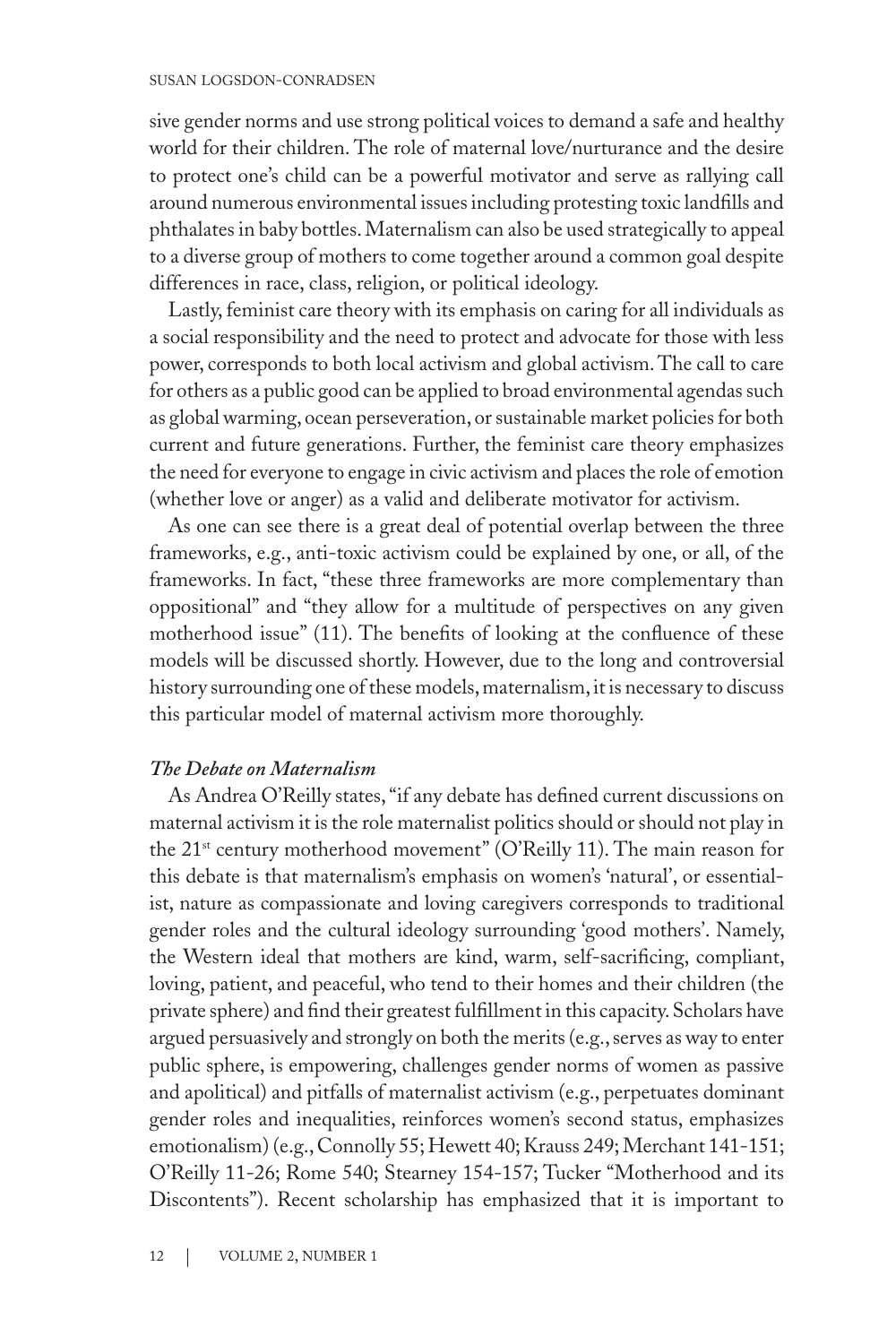acknowledge that maternal activism in itself disrupts gendered expectations. As O'Reilly describes, "maternal activism, in rendering the personal political, blurring the boundaries between the private and the public, and in inverting traditional gender roles, both disrupts and dislodges the gender essentialism (the naturalized opposition between the masculine/feminine, the private/public) that grounds and structures modern patriarchy" (24).

 This debate on maternalism and essentialism has been particularly problematic for environmental activists since there is a long history of discourse about women's "privileged epistemological approach to nature" (Littig 133). Numerous theories discuss women's 'natural' connection to nature including how both are oppressed by patriarchy (ecofeminism), how women have differential access and control to resources (feminist political ecology), and that women have a unique understanding of nature due to a variety of biological and social factors (e.g., reproduction, work harvesting the land, caregiver role, feminine spirituality) (Hutner; Isla and Filan 465; Littig 14 and 133-4; Merchant 151; Mortimer-Sandilands 306). However, there are also numerous critics of this essentialism within ecofeminism (e.g., MacGregor 57; Mortimer-Sandilands 305; Reed 382; Stearney 154-155). For instance, the supposition that women are naturally drawn to protect the environment out of their essentialist caring nature ignores mothers who engage in activism that opposes environmental activism. For example, Maureen Reed found in her qualitative study of proforestry activists that these mothers justified their pro-forestry activism with the same rhetoric of caretaking of their families and communities, thus directly challenging the idea that 'social mothering' would inevitably lead to pro-environmentalist attitudes (382).

#### *The Multifaceted Nature of Maternalism*

In light of this ongoing debate about maternalism, it is particularly important to discuss how maternalism itself is multifaceted. In her recent book *The 21st Century Motherhood Movement: Mothers Speak Out on Why We Need to Change the World and How To Do It,* O'Reilly discusses the "challenges and possibilities of maternalism" and argues "that maternalism, as both politic and practice, is more nuanced and multifaceted" then many scholars propose (4, 15). Even instances that on the surface may appear to be purely maternalist have "a particular context (historical, strategic, political) that suggests something other than gender retrogressive goals" (Mortimer-Sandilands 307). For example, mother activists in the 21<sup>st</sup> century may utilize the 'everymom' persona strategically to appeal to others to join their cause but a closer reading of their stories reveals how they have departed from "traditional ideas of motherhood"(Wilson 234 and 243).

Recently Wilson has argued that in the last two decades "activist mothers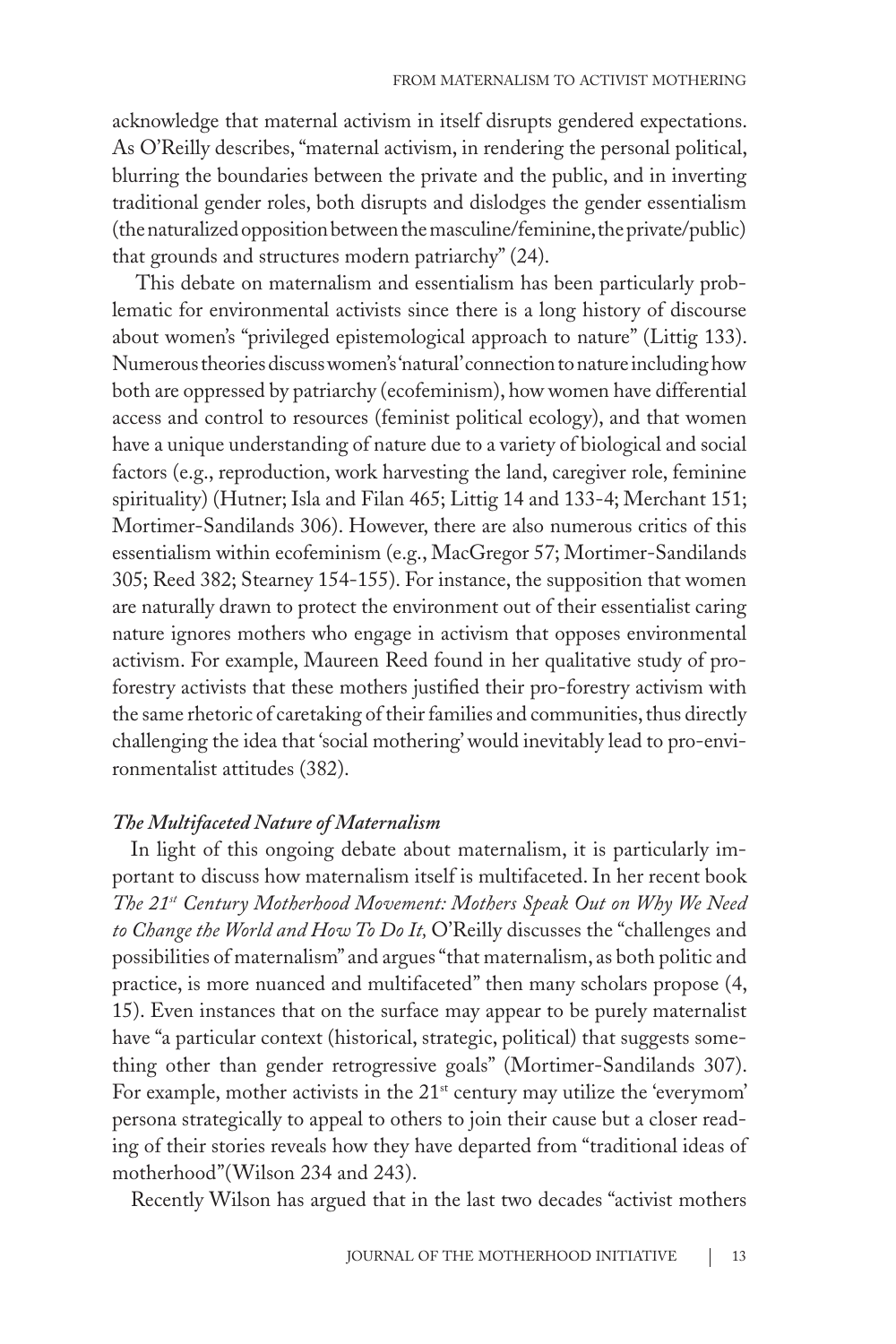have shorn the limiting maternalist frame" (231). She proposes that it is best to look at mother activism along a continuum with maternalist framing occurring in the earlier movements at one end and what she terms "activist mothering" of the early twenty-first century at the other end (232 -234). Maternalism and activist mothering are gradations on a continuum rather than disparate types, with two major points differentiating the two (234). First, maternalism uses essentialist ideas of women as the "natural" caregivers of children to provide the basis and justification for mother's activism; activist mothering uses "motherhood as a launch point rather than a basis" (Wilson 233). Second, maternalist activists use their status as mothers as the justification and sole rationale for their activism; activist mothering may begin through their roles/identities as mothers but their activism is grounded in a much broader context of social injustices (Wilson 233).

Wilson developed this in reference to anti-war activism, but it is a useful framework to understanding the evolution of mother activism in the environmental movement as well. This framework allows for the valuing of the importance that many environmental mother activists place on their mothering role, showing how their role as mothers was the catalyst for the development of a political identity, but that they are not limited by, or to, this mothering identity. Rather, the mothering role serves as the mechanism that leads to greater politicized understanding of the situation and serves a vital role in sustaining their activism. Wilson proposes that the maternalism of earlier activists "can be read as a gestation period in which mothers nourished various budding forms of female activism" (234). Therefore, applying this idea of a continuum to the environmental movement would suggest that the earliest activists operated from a maternalistic framework and over time components of activist mothering began to develop.

#### *Multifaceted Nature of Mother Activism: Matricentric Feminism*

In addition to acknowledging the complexity of maternalism, recent scholars have also argued persuasively that the activism of mothers is not limited by one theoretical framework (i.e., maternalism) and is best described as encompassing aspects of the different frameworks (O'Reilly 15; Tucker "Motherhood and its Discontents" 2). For instance, Judith Stadtman Tucker illustrated how the three frameworks "blend and mingle in the political construction of mothers' issues" ( "Motherhood and its Discontents" 3) in three mothers' rights groups in the twenty-first century. This corresponds to recent scholarship on environmental maternal activism, proposing that it is more multifaceted than the claims that it is solely essentialist or maternalist (Krauss 251; Mortimer-Sandilands 305; Reed 382).

In recognition of the multifaceted nature of mother activism, O'Reilly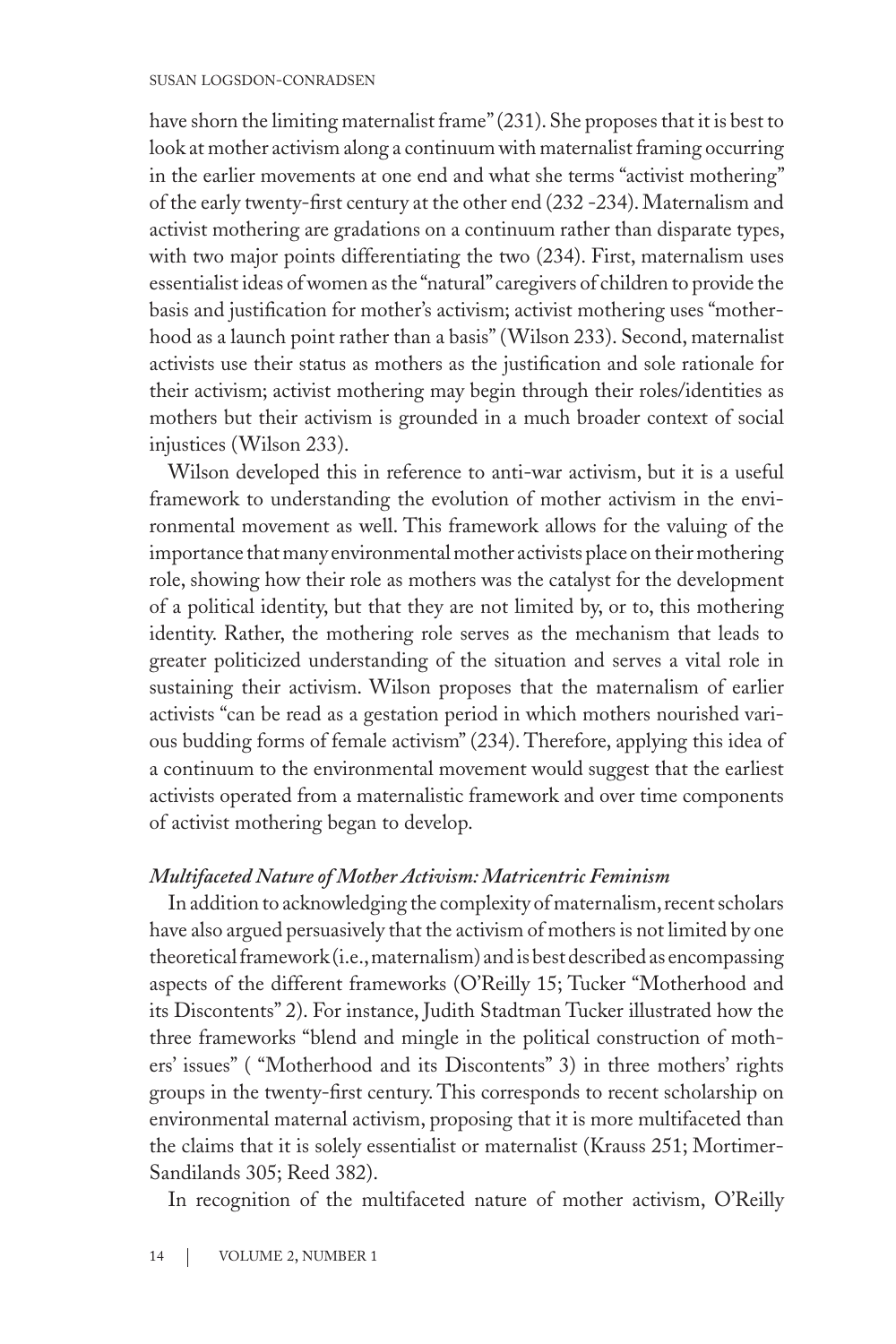proposes a new theoretical framework of maternal activism which combines maternalism, liberal feminism, and the feminist care theories into "a distinct motherhood politic and theory specific to its twenty-first century context" that she terms matricentric feminism (24, 25). O'Reilly continues, "the three models of motherhood activism—maternalism, equal rights, and an ethic of care—must be understood as complimentary. Rather than being seen as competing strategies for maternal empowerment, they must coalesce to form a specific feminist theory and practice, that of matricentric feminism" (25).

#### *Purpose of this Paper*

Joceyln Fenton Stitt and Pegeen Reichert Powell call for a "move beyond critique and into other productive forms of analysis" and for an "activist agenda of reclaiming a past history of mothers with agency" (5, 6). This paper is a step towards answering these calls. The purpose of this paper is to read the history of maternal activism in the environmental movement in the United States using O'Reilly's matricentric feminism as a theoretical framework and simultaneously looking for evidence of an evolution of maternalism along a continuum as proposed by Wilson. Thus the ways in which maternal environmental activism has conformed to, utilized, and contested maternalism over time is presented. Such a reading demonstrates that a matricentic feminist framework is ideally suited to analyze not just current mother activism but earlier activism in order to reveal its complexity. Furthermore, it demonstrates the ways in which environmental mother activism has changed over time from an unabashedly maternalist approach in the conservation movement, to one which began incorporating different models of maternal activism in the 1960s–1980s, and ultimately transition into the activist mothering of the twenty-first century, an activism which still incorporates the salience of the mothering identity but is not constrained by it.

#### **The Environmental Movement**

#### *First Phase: Conservation and Preservation*

According to Littig, there are three phases of the environmental movement in Western industrial countries (123). The first phase occurred during the end of the nineteenth century and the beginning of the twentieth, and consisted of preserving nature via conservation societies (123). This initial environmental mobilization focused on protecting flora and fauna (preservationists) and conserving resources (conservationists) (Littig 123; Taylor, "The Rise" 25), and consisted of primarily white middle-class activists (Pardo "Environmental"). The major role women played in this era has been widely overlooked by historians, but it is the women's involvement that changed it from an elitist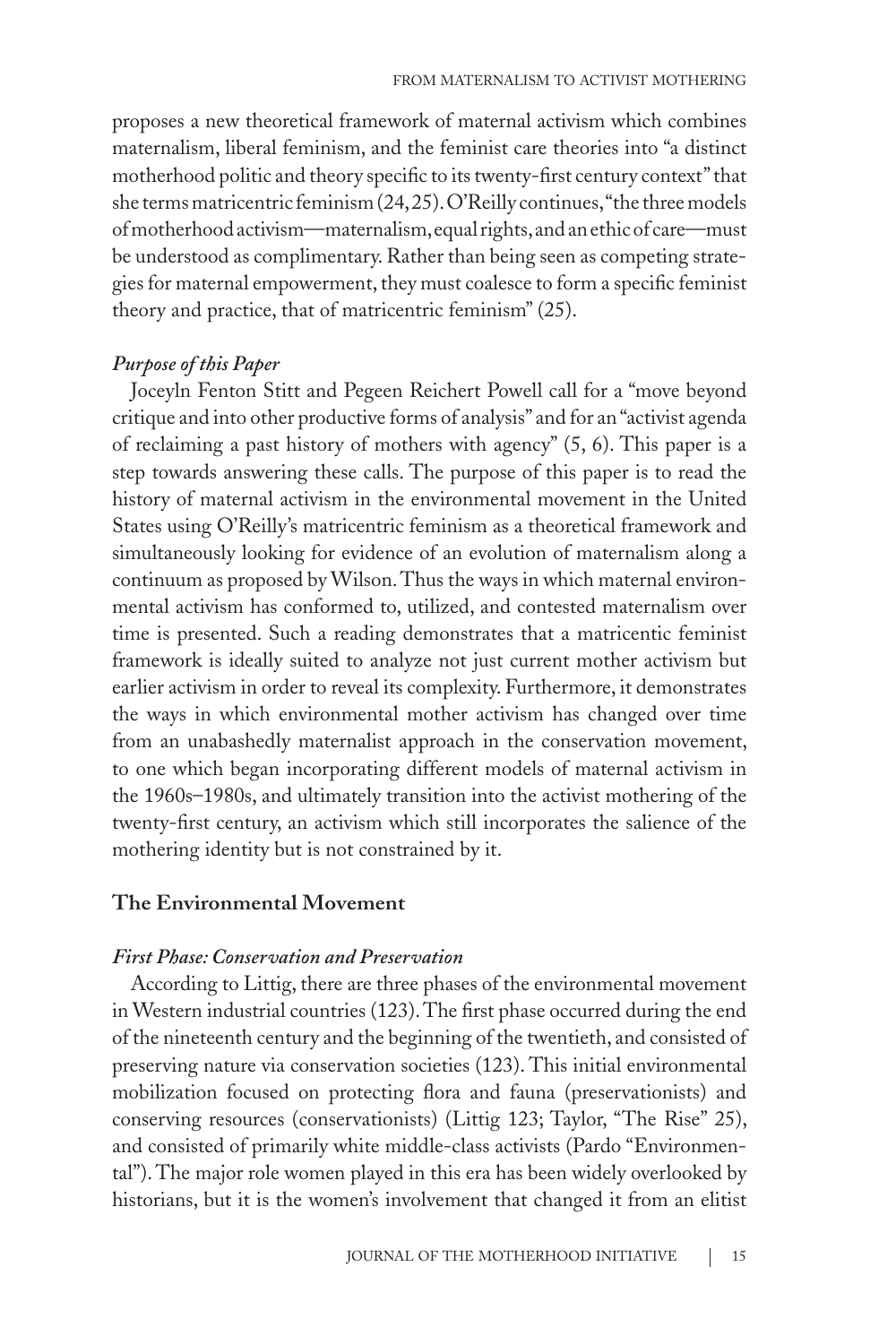male endeavor into a widely successful movement that protected hundreds of local areas, obtained anti-pollution legislation, protected endangered species and reforested watersheds (Merchant 109). Carolyn Merchant states, "nowhere has women's self-conscious role as protectors of the environment been better exemplified than during the progressive conservation crusade of the early twentieth century" (109).

Although details are often sparse on women's contributions in this era, similar to women activists for other causes of this time (e.g., suffrage or prohibition), the activists operated from an explicitly maternalistic framework and relied heavily on the symbolism surrounding mothers as nurturing, honorable, and pure to justify their activism and frame their demands (Merchant 128; Wilson 231). The need to adopt an explicitly maternalistic framework was particularly important during eras in which women could not vote and were constrained to the domestic sphere; it was their authorities as mothers and the accepted (and expected) role of caretaker that was the mechanism that allowed them entrance into the public arena and legitimatized their demands.

These earliest environmental activists deliberately evoked these norms, describing their lobbying efforts for clean air and water and protection of land and wildlife as "municipal housekeeping" and "civic mothering" (Rome 535). Clearly they conformed to societal expectations and strategically utilized maternalism in their activism. However, since their activist voice was solely due to their motherhood status, "they had to play the patriarchial game that constructed them as domestic and nurturing, as women who put their families, and particularly their children, first" (Wilson 233). Indeed, their activism was "legitimated by the separate male/female spheres ideology of the nineteenth century aimed at conserving 'true womanhood', the home, and the child" (Merchant, 109). From the little information provided on these earliest activists, it appears that they seem to fall solely under maternalism, supporting Wilson's hypothesis that earlier activists served as a "gestational period" for the more activist mothering to come (234).

However, it is important to note that there may have been mother activists that were operating from a more multifaceted framework that history has not recorded. For instance, Rosalie Edge [1877-1962], a mother of two, was known in her time as "the greatest woman conservationist" and "the most honest, unselfish, indomitable hellcat in the history of conservation" whose activism led to the establishment of two National Parks, the first preserve in the world for birds of prey, and the vital collection of data on raptor migration; however, she has been left out of most historical accounts (Furmansky "Getting Over"). This may be since she not only did not use maternal rhetoric or framing in her activism, but she adamantly refused to abide to the strict gender or cultural norms of her day. Edge was extremely outspoken in her criticism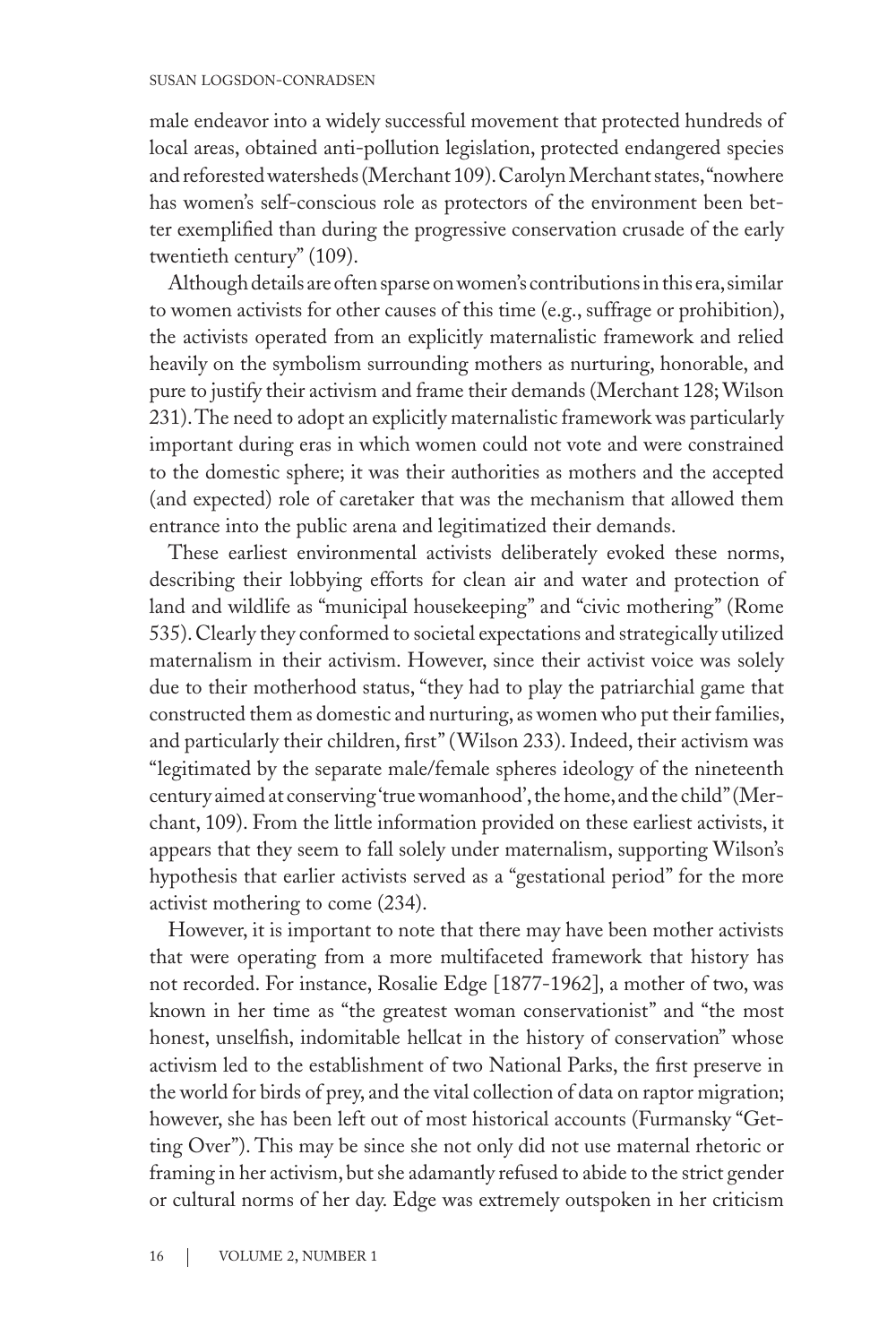of conservation organizations and exposed the personal interests and profit motivations of board members. For example, she penned a pamphlet describing how: "appropriations are all that it [The Biological Survey] is interested in, and it seems quite willing to wipe out of existence the wild life, which it was established to protect, if it can get appropriations for doing so" (Furmansky 129). In 1931 she "shocked the conservation world" by filing a lawsuit against the Audubon Society since "among conservationists, going to court to save nature may have been a precedent set by Rosalie Edge" (Furmansky 128). It was only recently through the work of Dyana Furmansky that the contributions of Edge have been reclaimed. It is important to consider that it is possible that the perception that 'all' mother activists relied on maternalism in this era is skewed by the absence in history texts of other similar mothers who defied convention and refused to perform their activism within the constraints of the maternal voice.

# *Second Phase: Anti-toxics, Anti-pollution, and the Environmental Justice Movement*

The second phase began in the 1950s and 1960s and lasted until the 1980s; it is described as the "phase of ecological movements" and included the formation of institutions, international policies, governmental initiatives, and a focus on how industrialization was connected to destruction of the environment (Littig 123). Women in particular played a critical role in raising awareness of local environmental issues leading up to the emergence of the 'official' environmental movement in the 1960s (Merchant 141). The birth of the modern environmental movement is widely associated with the publication of Rachel Carson's [1907-1964] book *The Silent Spring* in 1962, which brought public attention to the dangers of chemical pollution and pesticides such as DDT and argued that such chemicals should be strictly limited using extensive scientific accounts to back up her claims (including data contributed by Rosalie Edge). Carson was a scientist and an ecologist who worked for 15 years at the U.S. Bureau of Fisheries, becoming the Editor-in-Chief of all of their publications (Lear). Despite her scientific credentials she was discredited by the chemical industry and some governmental authorities and deemed "an alarmist," but she continued to speak out (Lear). In 1963 she testified before Congress, and her work led to the banning of DDT in many countries and the landmark U.S. Clean Water Act (Cafaro). The modern environmental movement had now expanded its agenda to include human welfare rather than solely flora and fauna (Taylor "The Rise" 527).

Most of the women that were active in the environmental movement in the 1960s were white, well educated, in their thirties and forties, married mothers who lived in metropolitan areas and saw being active in the environmental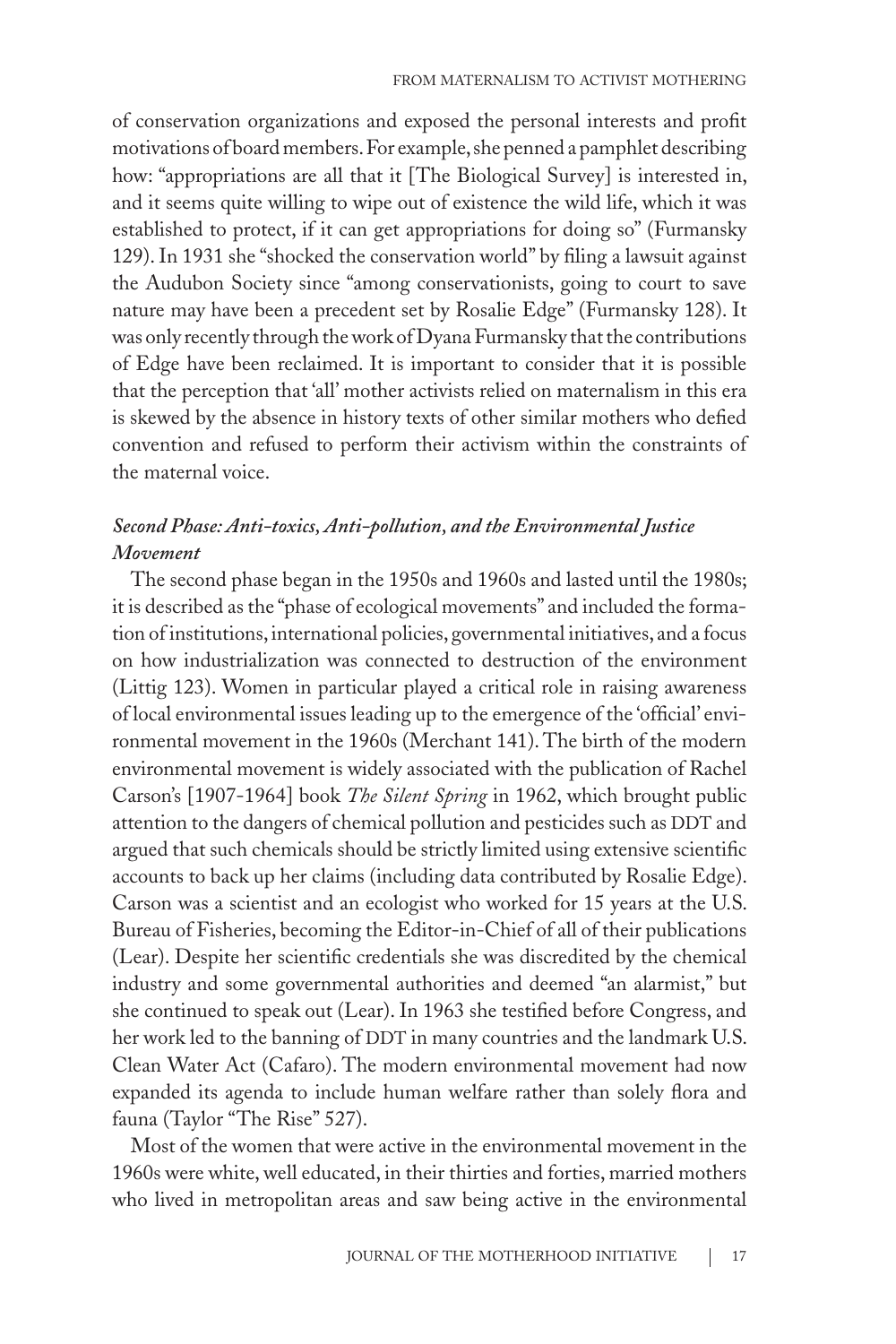movement as a natural extension of their domestic sphere, i.e., as protecting "the sanctity of the home and the well-being of the family" (Rome 538). This theme was prominent in popular women's magazines at the time, which ran articles about the need for women to protect their family from environmental threats (Rome 539). The similarity to the earlier three aims of the activists in the progressive era, i.e., "conserving 'true womanhood', the home, and the child" that Merchant described (109), is clear. However, the lack of emphasis on "true womanhood" as integral to environmental activism foreshadows the coming changes in maternal activism.

During this era environmental mother activists continued to strategically emphasize their maternal identities and operate under a primarily maternalist framing. For example during a strike against pollution from nuclear testing in 1961, marchers held photos of their children or pushed strollers (Rome 536). This act of pushing a stroller is a good example of the activists practicing what O'Reilly describes as role-playing "normative maternity in order to make possible their successful maternal activism" (18). Taking a child for a walk in a stroller is what is expected of 'good mothers', walking to protest nuclear pollution is not. As Adam Rome describes, "instead of cooking and cleaning, the women lobbied elected officials, picketed nuclear installations, and marched in the streets" (536). When one of the protesters at the strike was interviewed she said "this movement was inspired and motivated by mother's love for children…when they were putting their breakfast on the table, they saw not only the Wheaties and milk, but they also saw strontium 90 and iodine 131" (Rome 536). This is a classic example of maternal nurturance being invoked to justify activism. Further, while by their actions the mothers were defying the traditional gender role of staying within the home, they were voicing how they were complying with gendered expectations.

Another example of this time is the work of Hazel Henderson [1933-]. Today Henderson is a "world-renowned futurist, evolutionary economist, globally syndicated columnist and consultant on sustainable development," but her entry into decades of civic activism began when she was a 'ordinary housewife' and mother in the 1960s (Daikoku). It arose from personal observations—her daughter was covered in soot everyday after playing outside that required scrubbing to get off every night, Henderson herself had a persistent cough, and the air smelled bad (Daikoku). Henderson then made the personal political. Motivated by her worry about the impact of the pollution on her child, she began talking to other mothers at her local park and they formed Citizens for Clean Air in 1964 (MacAdam). The group devised a brilliant, and ultimately successfully, strategy (involving the FCC and network executives) to get air pollution indexes included on televised weather reports. After she "faced a lot of hostility from top executives at polluting industries" Henderson realized that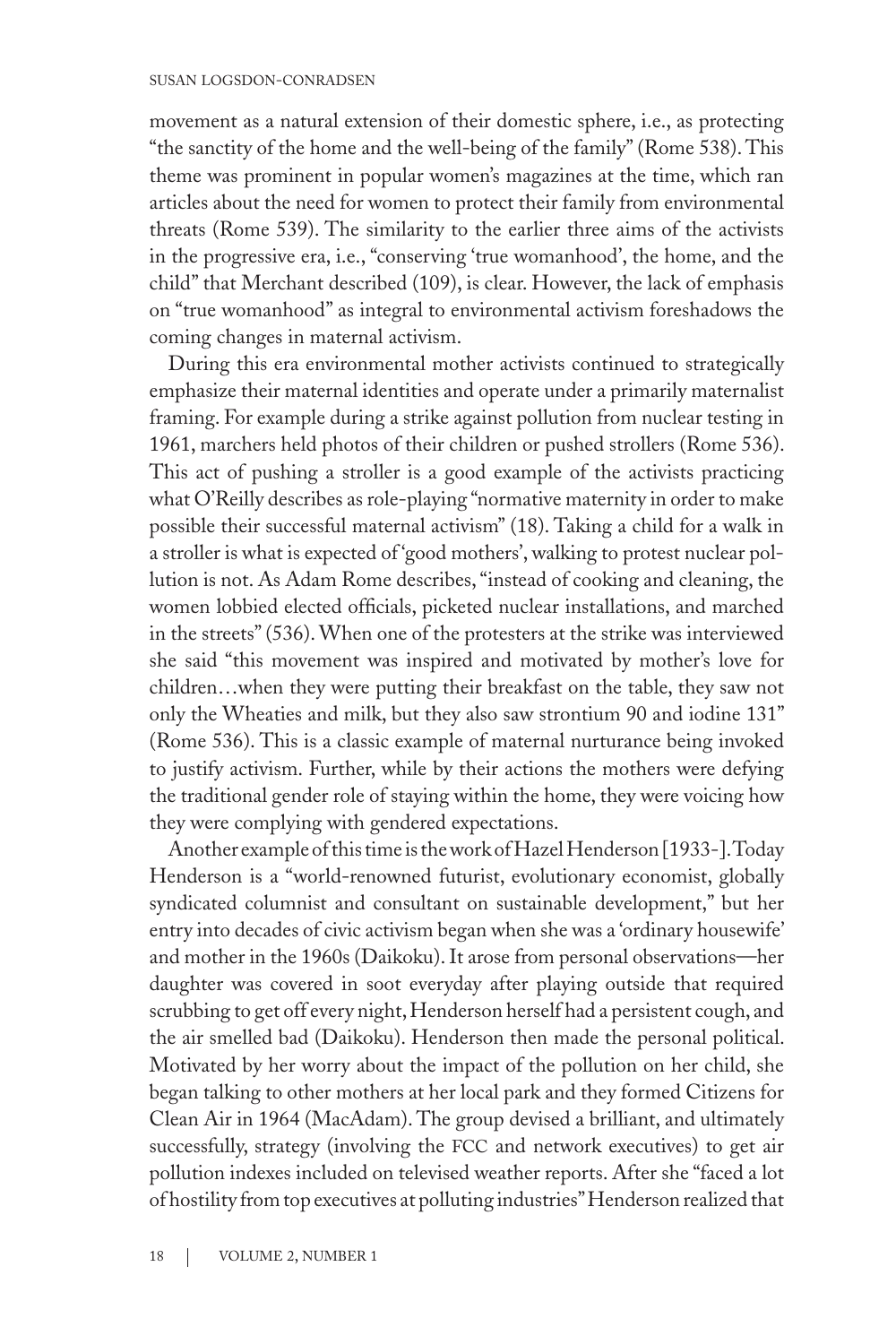she needed to "sensitize not just the consumers, but the stockholders too" and convinced an advertising agency to voluntarily create a "truthful advertising campaign" about the dangers of air pollution; this campaign greatly raised public awareness and support (Daikoku). Henderson's first civic activism, launched by her maternal desire to protect her daughter, ultimately contributed to New York enacting two air pollution laws and "shortly thereafter the United States Congress passed the *Federal Clean Air Act* in 1970" (Daikoku). This successful experience led Henderson to start "taking part in civic movements in other fields" (Daikoku).

Reading the initial activism of Henderson, who has now been an environmental activist for over four decades, shows how even in the 1960s it was more multifaceted than maternalism alone. Her entry into activism was her daughter's health, but as Lalita Daikoku's case study of Henderson indicates, this maternal nurturance expanded to include providing clean air to other children, i.e., into a feminist care ethic. As Daikoku states, "the simple desire to have her daughter and other children breathe clean air, alone gave her and the group the strength to endure the numerous persecutions and keep pushing ahead." Henderson's move beyond solely maternalism is also evident in an article Henderson wrote for *Parents' Magazine* in 1966 discussing how her work as an activist was fulfilling on many levels for a "young mother":

You are exercising the responsibilities of citizenship, and you are setting an example to your children, at the same time that you are working for their health and welfare. Best of all, you are learning firsthand about one of the most exciting frontiers of our growing knowledge and technology—how to manage our natural heritage so that it can support the needs of our increasing population, and at the same time remain orderly and beautiful, a fitting and joyous setting for future generations. (qtd. in Rome 536)

Her words show she finds it meaningful to work toward the welfare of her children (maternalism) and for future generations (a feminist care ethic); however, the emphasis of her response is on many other ways in which it is fulfilling. Her wording "best of all" points out her joy in learning about technology (a non-traditional gender norm of that time) and implies this is more rewarding than maternal care-taking. Altogether a reading of her work in the 1960s utilizing a matricentric feminist framework shows how her activism comprised at least two models of maternal activism.

Hazel Henderson also demonstrates how the motivation for her activism grew to include a much broader socio-political analysis. While examining the causes of the pollution in New York, she began "to investigate the links between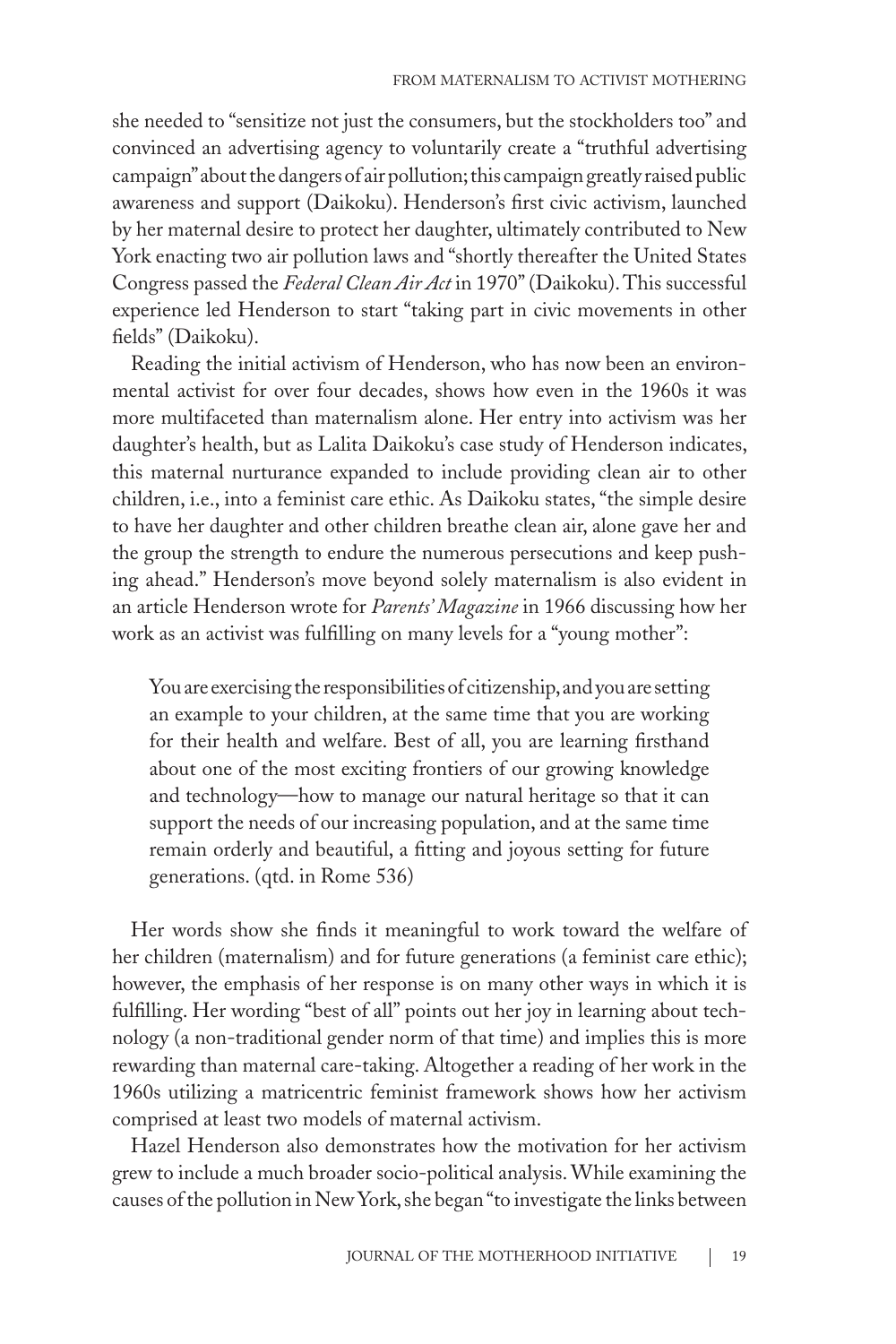#### susan logsdon-conradsen

the economy and pollution" (MacAdam) since the "response of politicans and experts to her appeals for cleaner air was always the same: it costs too much money; we can't do it" (Daikoku). According to Daikoku, "lurking behind such responses she often sensed contempt: What does a housewife like you know about the way the world really works?" Murray MacAdam elaborates:

Though her fledgling group attracted 20,000 members in a few weeks, she wasn't getting much respect from those in power. "She's a nice lady," was the common response. "But she doesn't understand the economy." That steeled her resolve. She went to work mastering market economics and became a razor-sharp critic in the process.

This illustrates how once in the public arena, Henderson like many activists, began to lose her "naiveté" and develop a "politicized understanding of environmental issues." (qtd. in Mortimer-Sandilands 311)

Currently Henderson is a recognized "expert on the economy and its social and environmental effects" and advocates revolutionary changes including changing how the global economy is measured (e.g., using the Calvert-Henderson Quality of Life Indicators instead of the Gross National Product) (Malon). While her activism has evolved from local activism to global economic environmental activism, and clearly is politically aware and grounded in economics, Henderson continues to cite the importance of maternal nurturance. In an interview in 1988 she said she began out of concern with her daughter but now continues out of concern for her grandson, "When he talks of endangered species, I say to myself: 'My God, what are we leaving them? What on earth are we doing?'" (MacAdam). By reading her activism with a matricentric feminist framework, it is evident how maternalism and feminist care theory have blended.

In the 1970s the activism of another lifelong mother activist, Hazel Johnson [1935-2011] known as "the Mother of the Environmental Justice movement", was launched. Johnson was a highly regarded activist known for her "relentless pursuit of environmental justice for low-income black residents" who received the President's Environmental and Conservation Challenge Medal ("Crowning Women"; Miller; "Unsung Sheroes"). Johnson was spurred into action after hearing a news story about how her neighborhood had the highest incidence of cancer of any area in Chicago shortly after her husband had died suddenly from lung cancer (Getlin; Miller). After asking the Illinois Environmental Protection Agency to mail her a complaint form, she turned around and made over a 1000 copies of it and canvassed the neighborhood, getting her neighbors to fill them out and document the health problems caused by the polluting industries surrounding their community of Altgeld Gardens (Getlin). In 1978 Johnson founded the People for Community Recovery (pcr) which over the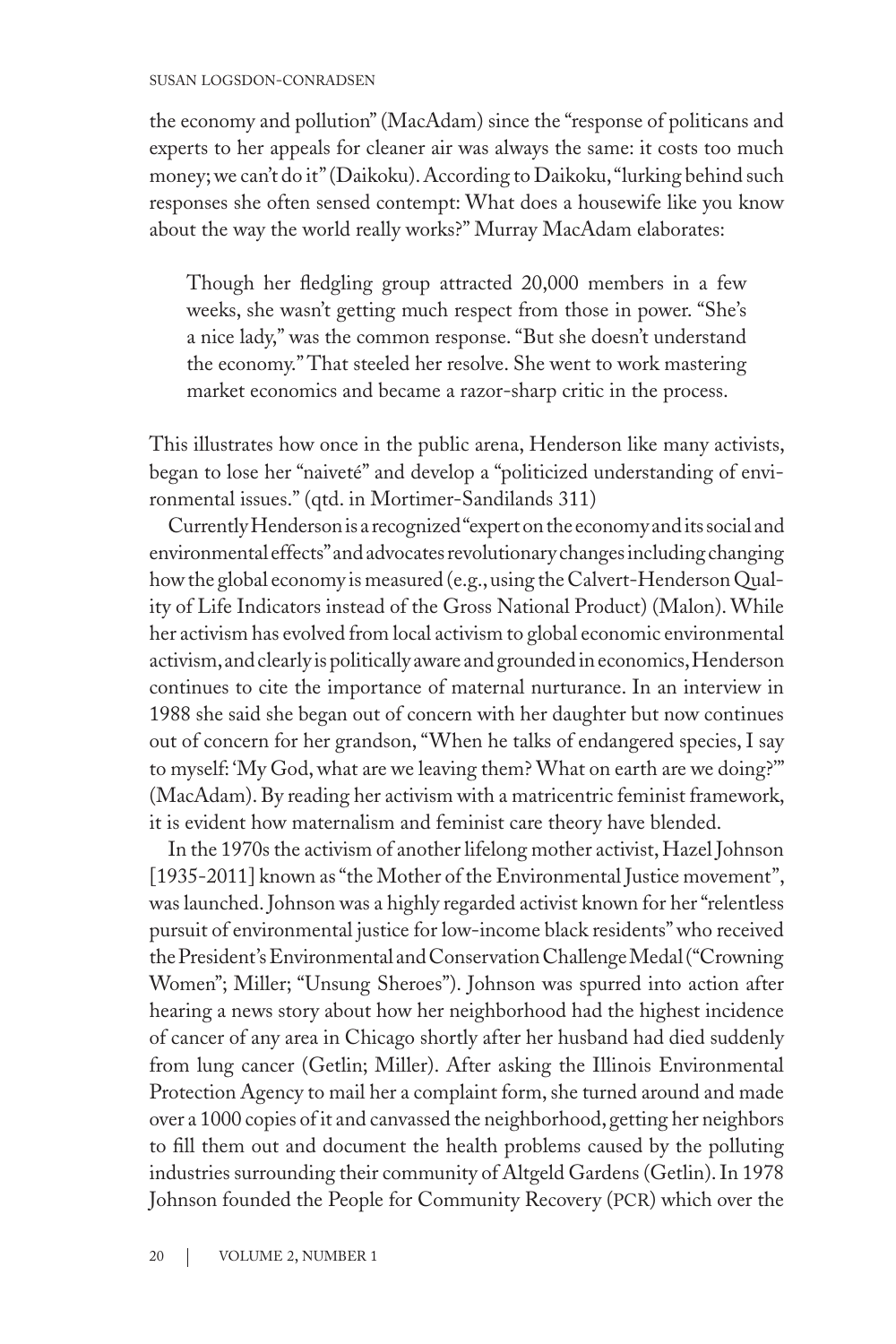years worked to shut down incinerators, remove asbestos from housing, test the well water (which found cyanide and other toxins) and prevent a new landfill project (Miller; Ramirez).

Reading the accounts of Johnson's activism shows how intertwined the frameworks of maternalism, liberal feminism, and feminist care ethics were in her motivation and conceptualization of her activism. From the beginning, her fight was for the right of all people to have clean air and water and lives free of disproportionate exposure to toxins. Johnson has repeatedly demanded a focus on environmental problems in inner cities, saying for instance "It's all very well to embrace saving the rain forests and conserving endangered animal species, but such global initiatives don't even begin to impact communities inhabited by people of color" (qtd. in Ramirez). Although her focus on environmental justice (liberal feminism) is primary, the salience of maternalism is evident as well. In describing her perseverance and motivation, Johnson has said "we have to fight for our children" ("Voices") and "if we want a safe environment for our children and grandchildren, we must clean up our act, no matter how hard a task it might be" (qtd. in Ramirez). Again this fight for future generations aligns with feminist care theory and the belief that caring is a public good, or in Edge's wording, a civic duty.

Beyond this voicing of maternal nurturance as a motivator, Johnson did not publicly conform to essentialism or gendered norms of good motherhood. She refused to stay within her private realm and quietly wait for the authorities to do something, instead she questioned male authority and took a very active public stance. Johnson described herself as "outspoken" and "independent" and said that "the people who made this mess know me, and I won't give 'em a minute's peace" (Getlin); "I'll do whatever it takes to get it done" (Miller). Her determination and willingness to loudly demand that authorities be held accountable, as well as engage in civil disobedience, to achieve her activist goals is shown in these words:

Every day, I complain, protest, and object. But it takes such vigilance and activism to keep legislators on their toes and government accountable to the people on environmental issues. I've been thrown in jail twice for getting in the way of big business. But I don't regret anything I've ever done, and I don't think I'll ever stop as long as I'm breathing. (qtd. in Ramirez)

Johnson's references to legislation and the role of the government also demonstrate how her activism was located in a socio-political context and politically aware.

Similar to Henderson, Johnson educated herself to become more knowledge-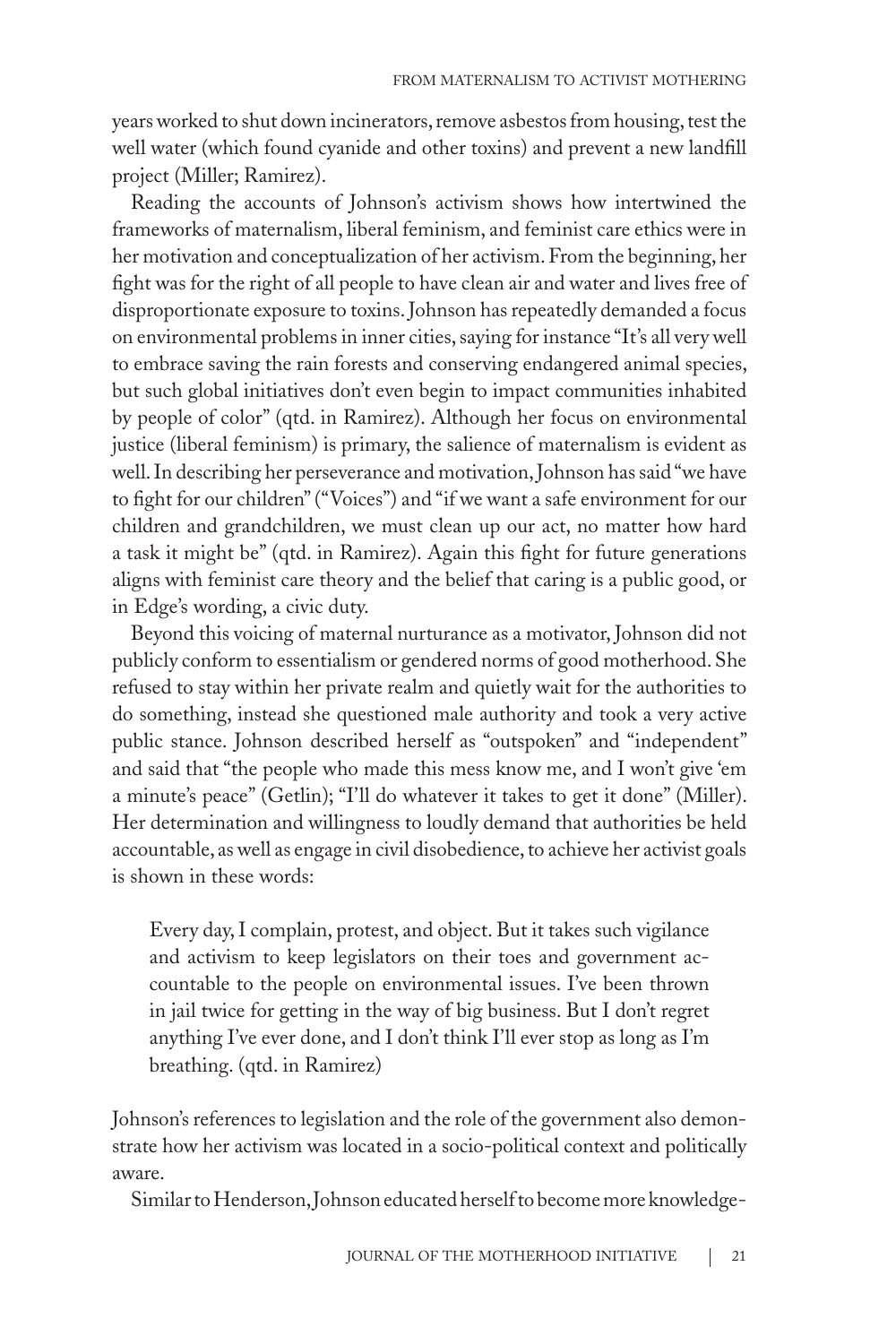able, but she refused to believe that only this type of knowledge was valuable and in fact directly challenged the authority of individuals deemed experts by the government and demanded that the knowledge of the activists be heard and valued. Johnson stated, "We have educated ourselves…. We have not waited for government to come in and determine the 'cause' of our illnesses. We may not have Ph.D. degrees, but are the 147 'experts' on our community" ("Voices"). Johnson did not rely on her maternal voice as the authority for her demands; the liberal feminist framework of social justice and ending racism and classism in toxic waste disposal was her primary rallying call. Thus this reading of Johnson's work as an activist suggests that Johnson would fit under Wilson's definition of activist mothering: Johnson did not use her mothering identity as the sole basis for her activism and she grounded her activism in a broader context of social injustices (233). It also again indicates the usefulness of using matricentric feminism as a framework for understanding the activism of mothers leading up to the twenty-first century since it enables a simultaneous examination of different models of activism.

 As one examines activism later in the second phase, the ways in which mother activists strategically use their mothering role continues to move away more from traditional, acceptable mothering behavior. For example, in 1979 mothers organized a demonstration against the scheduled spraying by the Bureau of Land Management (BLM) of a controversial herbicide 2, 4-D, in Oregon. But instead of pushing strollers or holding up photos of their children, the women used their bodies in protest. Pregnant women were among the 100 demonstrators who camped out and continually occupied the area until the spraying season was over. They brought handcuffs with them and told reporters that they would handcuff themselves to the trees and BLM would have to spray the chemicals on top of them (Merchant 159). In this way, these pregnant activists risked putting their unborn children in danger, a clear violation of 'good mothering', to enact their activism. This use of their bodies in protest is an example of what Wilson terms "embodied activism" and describes as a component of activist mothering (235). This again illustrates that mother activists of earlier decades were expanding on essentialist maternalism and moving towards, if not always fully practicing, activist mothering.

Two other well-known environmental events happened during the late 1970s that rallied mother activists: the Three Mile Island Accident (TMI) and the fight over the toxic dump at Love Canal. The TMI occurred in Middletown, Pennsylvania in March 1979 and was "the worst commercial nuclear disaster in U.S. history," releasing an undetermined amount of radiation into the surrounding community (Culley and Angelique 448). Mother activists formed grassroots organizations after experiencing health problems in their families with the goals of preventing the restarting of the plant and imposing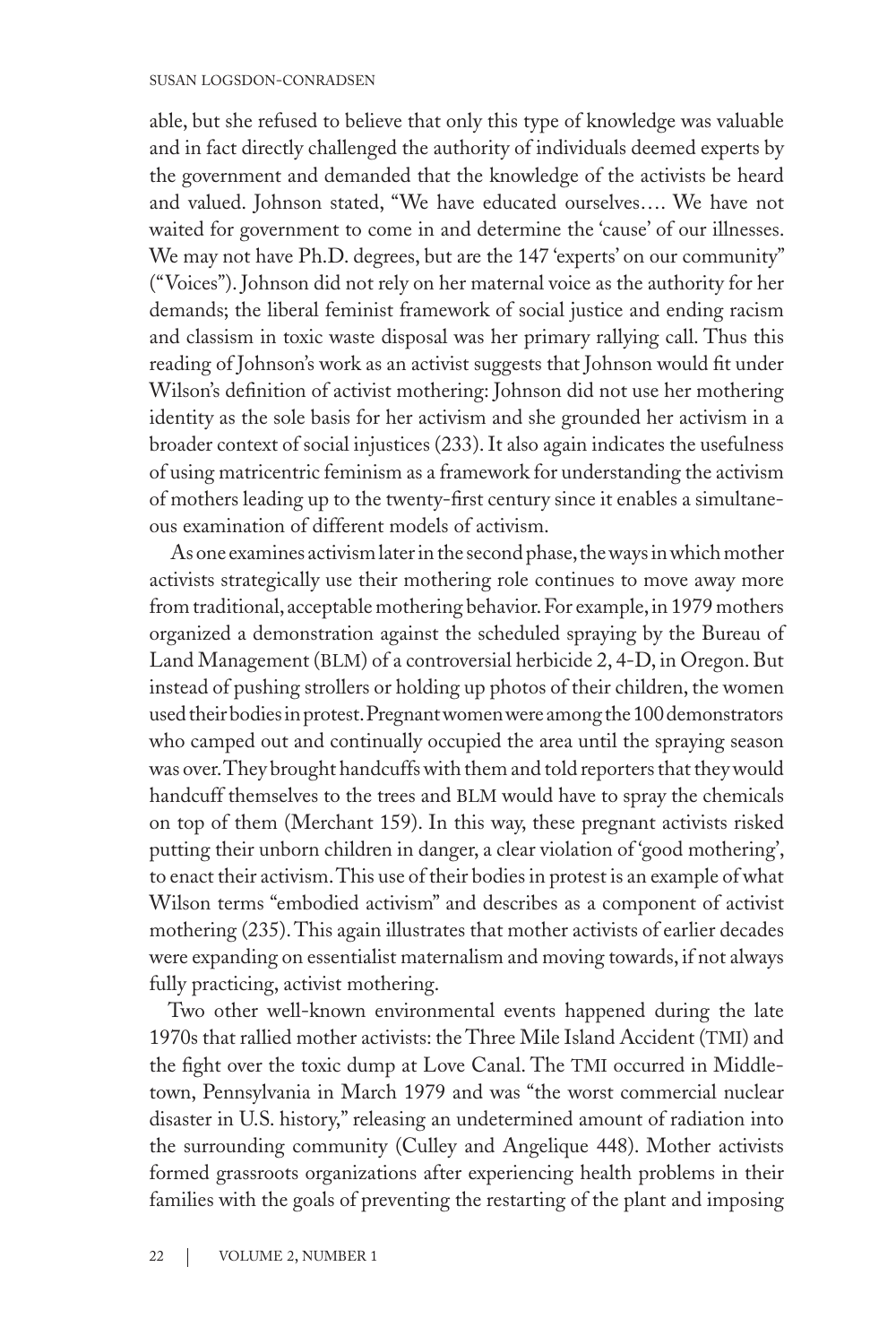higher safety standards. As with earlier activists, maternal nurturance played a prominent role in their activism. Many "described their roles as mothers in explaining why they could not give up" and one stated "We're only a few moms who love our children and we can't change the world, but we can at least do what we can to make this right [and] make a difference" (Culley and Angelique 453-454). The TMI activists also used their mother role strategically but in non-conformative ways. For instance, one activist described using "a favorite guerilla tactic" where she would bring the children to meetings with officials and have them eat chocolate and play with squeaky toys to stress the officials; she described it as "one way of me stickin' my finger up their nose, ya' know?" (Culley and Angelique 454). She intentionally, and visibly, played on her role as a mother, but in a subversive way. They were not nicely dressed, well-behaved, quiet children going along with the perfect nurturing mother image but she intentionally riled the children up as a way of getting under the officials' skin.

As was the case with Hazel Henderson a decade earlier, as the TMI mother activists took the public stage as political actors and transgressed the norm of mothers remaining in the private realm, they experienced sexism and their credibility and knowledge was questioned. Several of the TMI activists described feeling that they were not taken seriously and were spoken to condescendingly (Culley and Angelique 452). This also led them to break another gender norm by educating themselves in the male dominated field of nuclear technology. Their narratives also show how they were broadening their conceptualization of the environmental threat to consider power dynamics and question authority. They described how they "developed mistrust for the government and industry officials because of their activist efforts. They described their transition from patriot … to questioning skeptics … and a novel recognition of power asymmetries, one that was set up in favor of the industry and the government" (Culley and Angelique 456). By becoming more politically aware and placing their activism within a broader context they once more exhibited components of activist mothering in this second phase of environmentalism.

The Love Canal was another historic environmental fight, led by mother Lois Gibbs [1951- ] in Niagara, New York. In 1978 Gibbs discovered that her neighborhood was built upon more than 20,000 tons of hazardous materials and she connected this to the unexplainable illnesses her children had been experiencing since moving to Love Canal. Gibbs asked the government to clean up the waste and relocate the neighborhood but they refused, so she organized her neighbors and formed the Love Canal Homeowners Association. In contrast to Johnson's downplaying of maternal rhetoric, these activists strategically conformed to maternalistic ideology, portraying themselves as housewives and intentionally using their identities as mothers to help them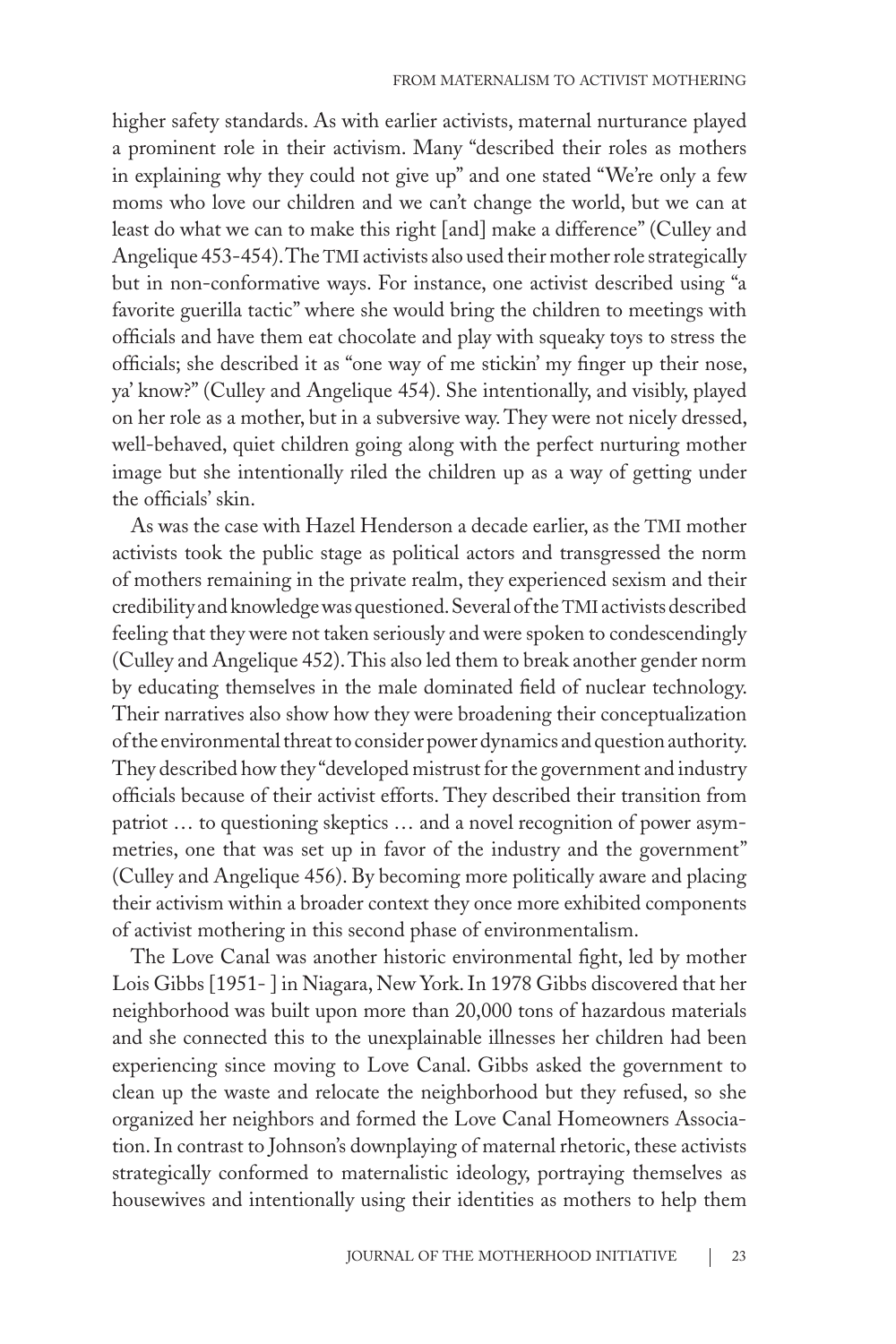politically (Dickinson and Schaeffer 191). However, their outward conformity to this ideology did not prevent them from using confrontational tactics. In fact, the members also engaged in behavior that was definitely not 'motherly' including holding two epa officials hostage after learning that a report documented that the residents had "chromosomal damage"; they held them until the state capitulated and agreed to relocate all of the residents in 1980 (Becher and Richey).

Accounts of Gibbs repeatedly emphasize how her activism was launched by being a mother. As Anne Becher and Joseph Richey state, "faced with the health threat to her family and community, Gibbs transformed from a shy housewife to the antipollution activist now known as the 'mother of Superfund'" (referring to the federal program that was created to clean up toxic waste sites. Her own words indicate how her mothering role was a catalyst. When asked what was her initial motivation, Gibbs replied:

There were actually two things. My son, and my daughter, who were both living with me at Love Canal, got very sick. Michael was a year old when we moved in and Melissa was born there. [Michael] was healthy before moving into Love Canal. I went door to door when I found out that the children's illnesses were related to the chemical waste that was buried three blocks away and next to the school where my son was attending kindergarten. The Board of Education called me a hysterical housewife and told me that they weren't going to move Michael and that they weren't going to do anything about the problem. And I realized as a mom—and I felt I was a very responsible mom—that if I was going to protect my children, I only had one choice, and that was to find other parents with sick children and to close the 99th Street School. That was our first effort. ("pov Fenceline")

This description fits clearly with maternalism and invokes the normative behavior of being a "good and responsible" mother. Gibbs however redefines good mothering to include civic activism, emphasizing how "as a very responsible mom" she had no choice but to agitate for change. Gibbs has also described her initial motivation in this way, "they made me mad, and it wasn't a matter of I'm going to go out and do good. I was just furious and frightened" ("Lois Gibbs"). Expressing anger is in itself not a traditional 'good mother' attribute, although if it is the context of protecting one's child then it is 'acceptable', but she also points out that her original intent was not altruistic. In an interview in 2001 Gibbs acknowledges how anger, directed in a broader political way, has continued to play an important role in her activism against toxic waste: "it just makes me angry that here in the richest country in the world, and the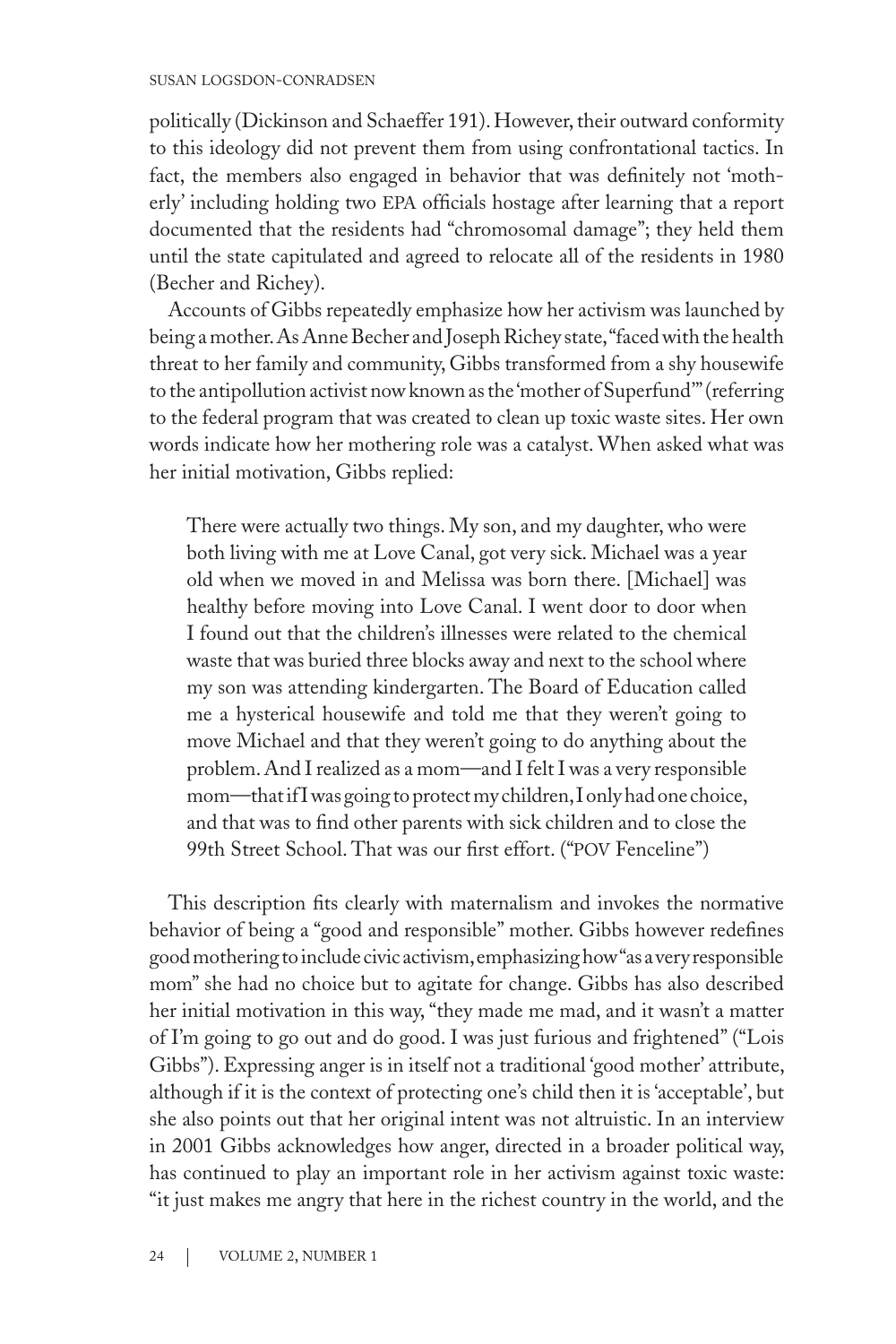home of the free, it really isn't so. The poorer you are, the more of color you are, the less you get from society, and it just really makes me angry" ("pov Fenceline"). Gibb's words and her continued prominent role in helping grassroots organizations around the country demonstrate that the focus of her activism grew to become a fight for the good of others (feminist care ethic) and that her activism is embedded within a social justice framework (liberal feminism) that considers race and social class. Reading the activism of Gibbs from a matricentric feminist perspective enables the discovery of the complementary role of the three frameworks.

The work of Henderson, Johnson, the TMI activists, and Gibbs were at the forefront of the environmental justice movement which grew in the 1980s. From the beginning mothers played a leading role in lobbying against toxic waste with most defining their activism as "part of the work that mothers do"; as one stated "if we don't oppose an incinerator, then we're not doing our work as mothers" (Krauss 252). Similar to Gibbs, some of these activists described that the strongest motivating emotion behind their activism was not the socially acceptable one of maternal love, but anger. For instance, a Latina activist, when asked why she became a leader in the environmental justice movement in her community said, "because I got pissed. I came to a meeting and there were all of these people from the outside with their own agenda telling the people of color what was best for them … and it got me very angry" (qtd. in Prindeville and Bretting). "You get so angry when you find out the government is not protecting you" stated another anti-toxic activist when describing what led her to take matters into her own hands (qtd. in Miller). As her words also indicate, environmental justice mother activists came to link the 'private' concerns of family health to a broader analysis of power dynamics in the 'public' sphere such as business and industry power. Similar to Gibbs, Henderson, and Johnson, as activists came face to face with classism, sexism, and racism, and after learning how government and business are intertwined they "developed a critical perspective on sociopolitical events and came to understand power asymmetries in our culture" (Culley and Angelique 458).

Although there were many dedicated mother activists in the 1980s and 1990s, the stories of two prominent activists will be focused on to illustrate how using a matricentric feminist framework allows for exploration of how different organizations/individuals combine the models in ways that are the most authentic, and strategic, for themselves. Thus an example of a group (MELA) that conformed more to essentialist/maternalist ideology will be discussed followed by the work of another activist (Swearingen) that did not conform to gendered expectations about good mothers while still being motivated by maternal nurturance.

To begin, the Mothers of East Los Angeles (MELA) is a grassroots organiza-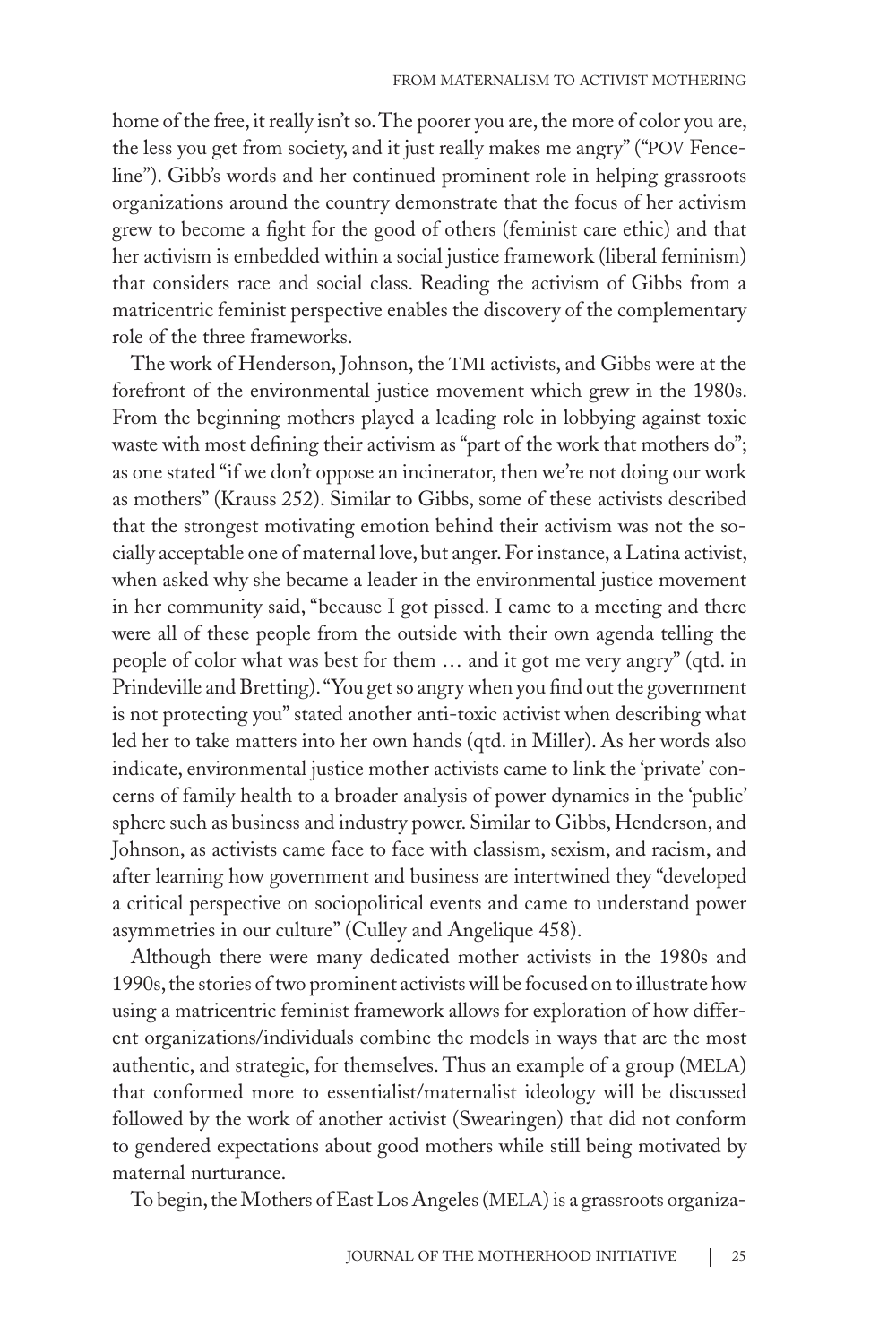tion often cited as an example of successful environmental justice campaigns. As Dianne Bartlow states, "the activism of the MELA represents a significant juncture and moment in time in which environmental justice was served up from the bottom in profound and significant ways" (781, 782). MELA grew to have over 400 families and in an eight-year period successfully worked against a state prison, a proposed toxic waste incinerator, and a proposed oil pipeline (Pardo "Juana Gutierrez"). Maternalism was strategically utilized by MELA and they were very intentional in linking environmentalism with public ideas about mothering (Dickinson and Shaeffer 191). In their weekly protest marches they wore white kerchiefs as signs of their commitment to nonviolence and used the familiar tactic of pushing baby strollers ("Mothers' Group"). They also used maternal rhetoric as part of their outreach strategy to appeal to other mothers to join their cause, asking potential recruits 'are you ready to defend and protect your family?""("Juana Gutierrez"). The motto of the MELA clearly shows their strategic use of essentialism: "Not economically rich, but culturally wealthy. Not politically powerful, but socially conscious. Not mainstream educated, but armed with the knowledge, commitment, and determination that only a mother can possess" ("Juana Gutierrez").

One of the founding members of MELA is Juana Gutierrez [1932-], the mother of nine children, who learned in 1984 of a proposal to build a prison near her house. Gutierrez "decided she had had enough" and "began knocking on her neighbors' doors asking them to join her in taking action to protect her community," ultimately leading to the formation of MELA ("Juana Gutierrez"). In an interview in *The New York Times* in 1989 she stated, "when the prison project came up, we were tired of them doing things without telling us. The reason I and other mothers became involved in this sort of thing was primarily for the children, for our families" ("Mothers' Group"). Gutierrez's words demonstrate the commonality among these activists of the motivation of maternal love; however, her discontent with official authority and her conscious decision to no longer be passively compliant are also evident. However even for this founding member of a group that intentionally invoked maternalism, this model alone does not fully explain her activism. Gutierrez locates her activism within a social justice/environmental justice framework, stating boldly in 1989, "We're ready to fight against all the injustices that they try to dump on our community" ("Mothers' Group"). This public fight for justice goes against not only societal gender norms but also the explicit messages she received in her family, where as a child she was told to ignore injustices and not get involved in community issues, and instead told that she should 'stay in the house' (Martinez; Pardo "Juana Gutierrez").

There are similarities between Juana Gutierrez and the next activist of discussion, Terri Swearingen [1957- ] who has fought for decades against one of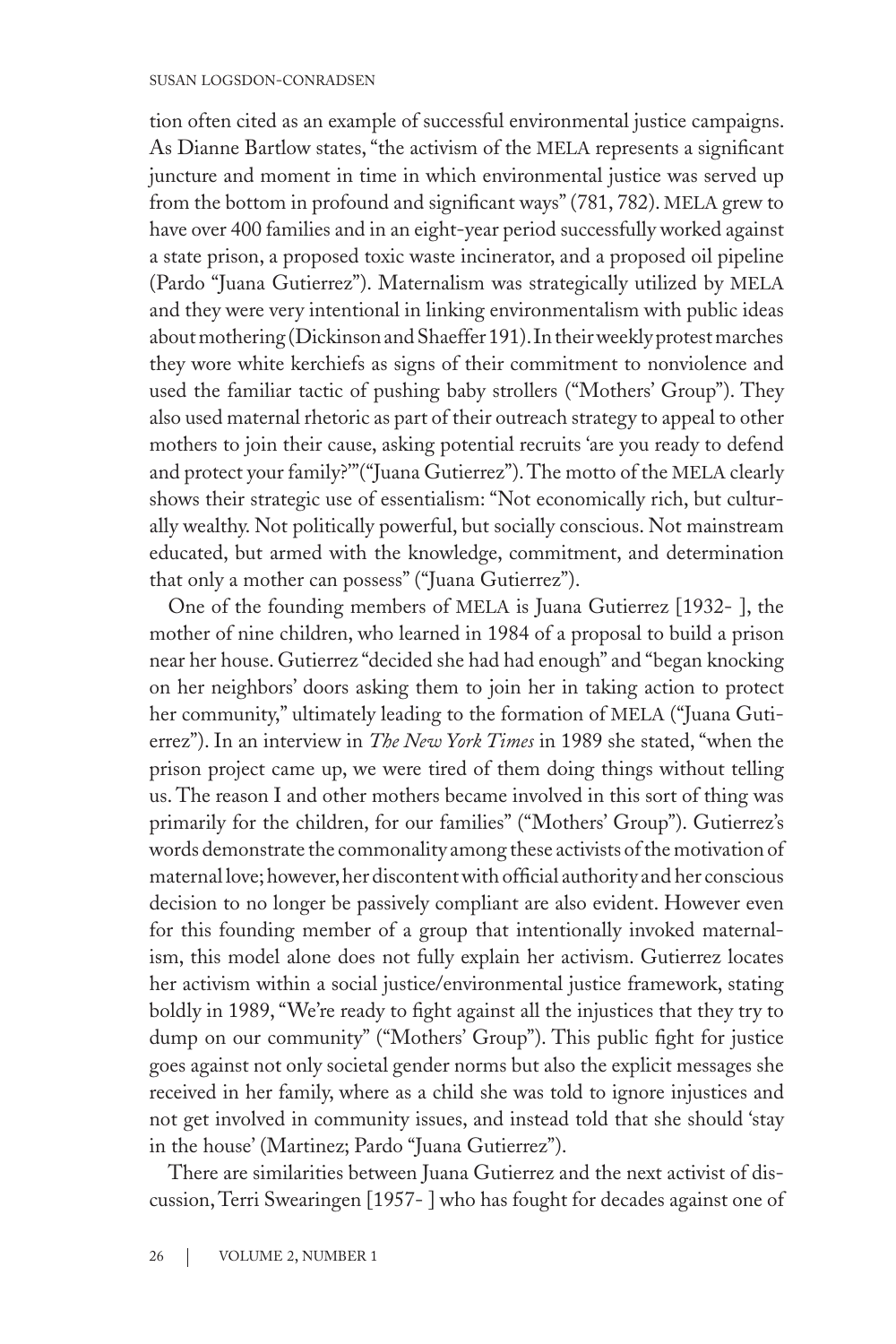the world's largest toxic waste incinerators, known as Waste Technologies Inc. (WTI), located in the low income Appalachian town of East Liverpool, Ohio. Both began their activism after learning about a proposed undesirable facility in their community, emphasized their desire to protect their children, defied gender norms and entered into the public arena to demand environmental justice, founded organizations, and won awards for their grassroots work. However, in contrast to the MELA, Swearingen did not strategically invoke essentialist rhetoric or maternalism as a strategy. Rather, Swearingen used the more agentic and controversial tactic of civil disobedience, which she believes is "an effective grabber of media attention for environmental rights" (Rembert). Her first arrest occurred when she organized over a 1000 residents in 1991 in a protest march against WTI, and she has been arrested over a dozen times since ("Terri Swearingen"). In 1993 she went on the Greenpeace Bus Tour of Communities Targeted for Hazardous Waste that visited 25 cities in 18 states and ended in front of the White House (Rembert). Swearingen describes the event: "we parked…right in front of the White House and refused to move. We chained ourselves to the vehicle and to cement blocks, and it took six hours to jackhammer us out" (Rembert). In this way, Swearingen follows in the footsteps of Hazel Johnson (jailed twice) and the pregnant protestors of BLM from 1979, and demonstrates the 'embodied activism' of activist mothering almost three decades ago.

The incinerator went up but her continued protests and her acts of civil disobedience garnered enough attention that the Clinton administration strengthened its regulations and Ohio Governor Voinovich halted future incinerator construction (Miller). Her acceptance speech for the Goldman Environmental Prize in 1997 provides an opportunity for a reading of her words from a matricentric feminist framework. Her opening words show how her mothering role served as a catalyst and provided her with authority, indicating the importance of maternalism:

I am not a scientist or a Ph.D. I am a nurse and a housewife, but my most important credential is that I am a mother. In 1982, I was pregnant with our one and only child. That's when I first learned of plans to build one of the world's largest toxic waste incinerators in my community. ("Activist Mom")

Her speech then goes on to demonstrate how her activism became embedded in a much broader analysis of society, political institutions, and human rights:

One of the main lessons I have learned from the WTI experience is that we are losing our democracy … the definition of democracy no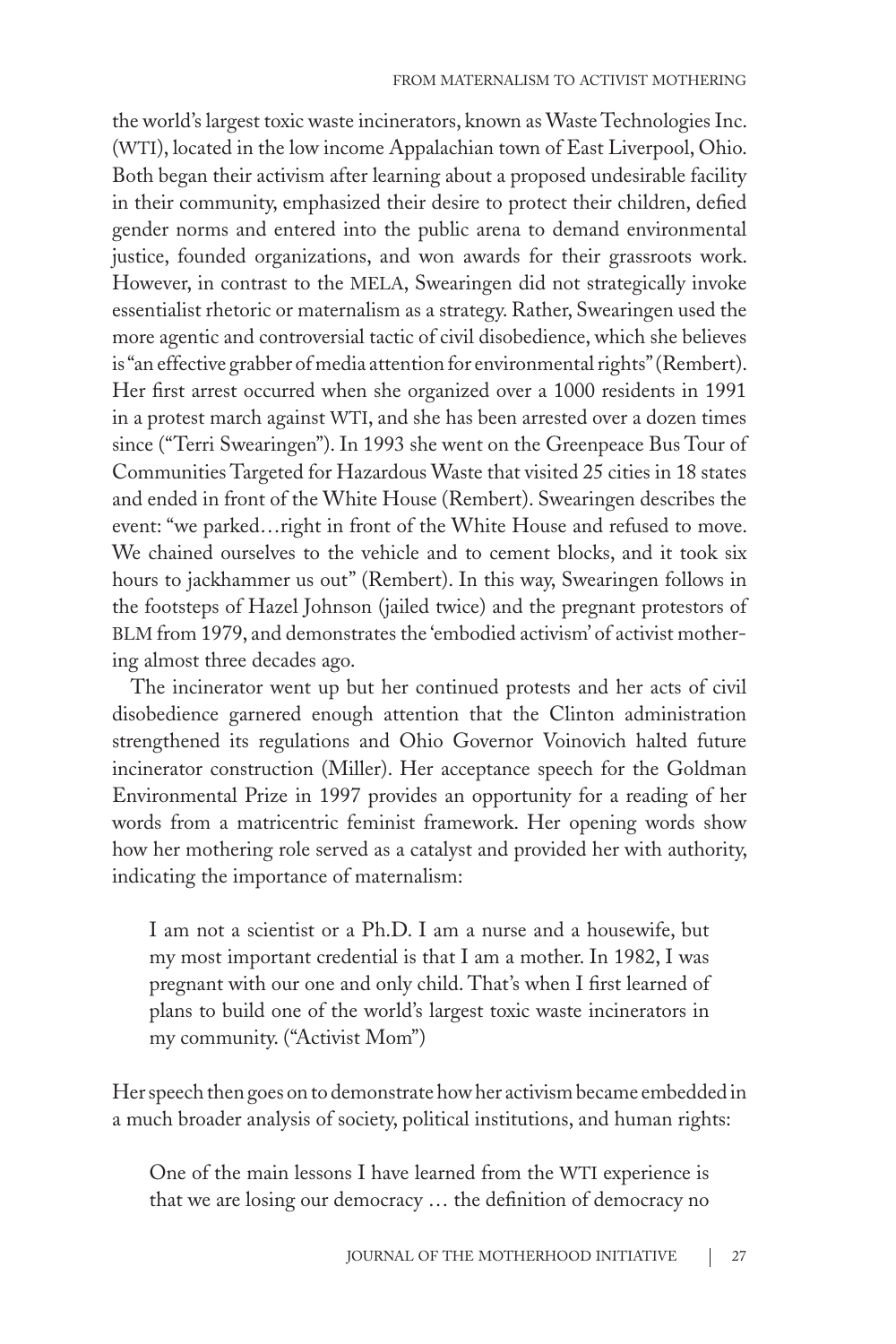longer fits with the reality of what is happening…. Public concerns and protests have been smothered with meaningless public hearings, voodoo risk assessment and slick legal maneuvering. Government agencies that were set up to protect public health and the environment only do their job if it does not conflict with corporate interests. Our current reality is that we live in a "wealthocracy"; big money simply gets what it wants. ("Activist Mom")

Similar to Hazel Johnson, her words also show how she questions authority and demands a reconceptualization of expert knowledge. Swearingen states:

The third thing that I have learned from this situation … is that we have to reappraise what expertise is and who qualifies as an expert.… We have become the real experts, not because of our title or the university we attended, but because we have been threatened and we have a different way of seeing the world. We know what is at stake. We have been forced to educate ourselves, and the final exam represents our children's future. We know we have to ace the test because when it comes to our children, we cannot afford to fail… This is a violation of human rights and common decency. As Martin Luther King said, "Injustice anywhere is injustice everywhere." ("Activist Mom")

As one can see from these excerpts of her speech, the importance of maternalism interweaves with equal rights. Swearingen calls for true democracy rather than a "wealthocracy" and specifically uses a social justice framework and the words of a famous civil rights activist, demonstrating the importance of liberal feminism. An ethic of care is also seen in her reference to the future of children, all children. Her words themselves flow in between the different models seamlessly, showing how for her they have combined and are intertwined exactly as O'Reilly's matricentric feminist theory would predict.

To summarize, for all of the activists their entry into activism was instigated by a personal event that activated their maternal nurturance, and for the majority they utilized maternal rhetoric in their activism and their authority as a mother as the starting point for their entry into public activism. Upon taking the political stage they discovered that they could challenge male leaders, organize long term campaigns, strategize politically, and speak in public forums (Culley and Angelique 453; Rome 540-1). While they invoked maternalist rhetoric to different degrees, their activism also generally utilized a liberal feminist framework or feminist care ethic, or both. Starting in the 1960s a fusion of maternalism and feminist care theory was more common, with the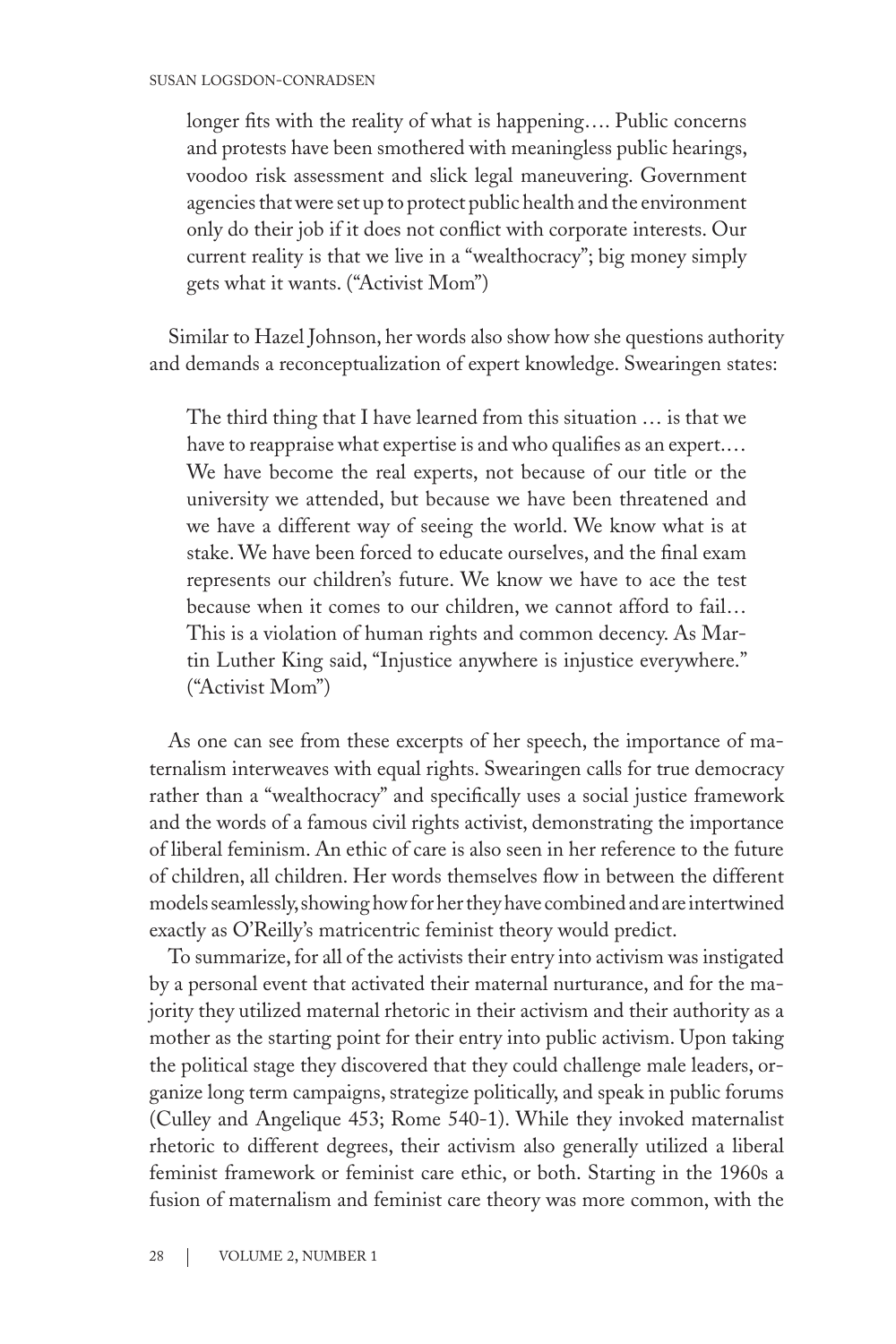inclusion of liberal feminism occurring more in the 1970s and 1980s. This gradual movement towards adding in other models of maternal activism on to the existing base of maternalism supports Wilson's theory of a continuum of maternalism to activist mothering. However, in contrast to Wilson's proposal that the full evolution of activist mothering occurred in the early twenty-first century, this reading places such an evolution in the later half of the twentieth century (231).

#### *Third Phase: Local and Global Mother Activists*

Currently the environmental movement is considered to be in a third phase, which began in late 1980s (Littig 123). In addition to continuing the focus on environmental justice and the traditional goals of preservation and conservation, the current phase of the environmental movement is marked by the greater focus on global environmental issues and the global ecological crisis (Littig 123-32). Environmental justice continues to be prominent since communities of color and low income communities remain at a higher risk of exposure to environmental hazards within their neighborhoods. (Bullard; Elliott, Wang, Lowe and Kleindorfer 24). Mothers continue to take the leading role in local grassroots activism but have also joined in the global approach to environmental issues, and they utilize technology to manifest this environmental activism in various ways (Logsdon-Conradsen and Allred 143-145).

The power of maternal nuturance and the role of maternalism continues to be seen in the accounts of present day environmental activists. For example, actress and environmental activist Julia Louis-Dreyfus [1961 - ] said "as soon as I gave birth, I suddenly noticed issues in my own backyard. Motherhood changed everything for me" (Kennedy). Meryl Streep [1949 - ] also described her launching into environmental activism as related to motherhood, "I became interested in all these things when I was consciously feeding a baby and had a sense that everything you do is going to have an outcome further down the road" (qtd. in Gordon). Mother activists also continue to use maternalism and the ideology of good mothering strategically in their activism. For example, the strategic invocation of maternalism is expressed in the words of Megan Rice, who is currently lobbying for the Kid Safe Products Act in Maine:

I love my girls more than anything. I work hard everyday to do the best for them, but I can't do it alone. I need to know that when I pick something off of a store shelf that it doesn't have the potential to make my kids sick … if I wasn't already committed to seeing this through, all I would have to do is look at the picture that was taken at the "Love ME" rally. I am speaking at the podium and my daughter … is gazing up at me … I look at it and think, "this is really what it's all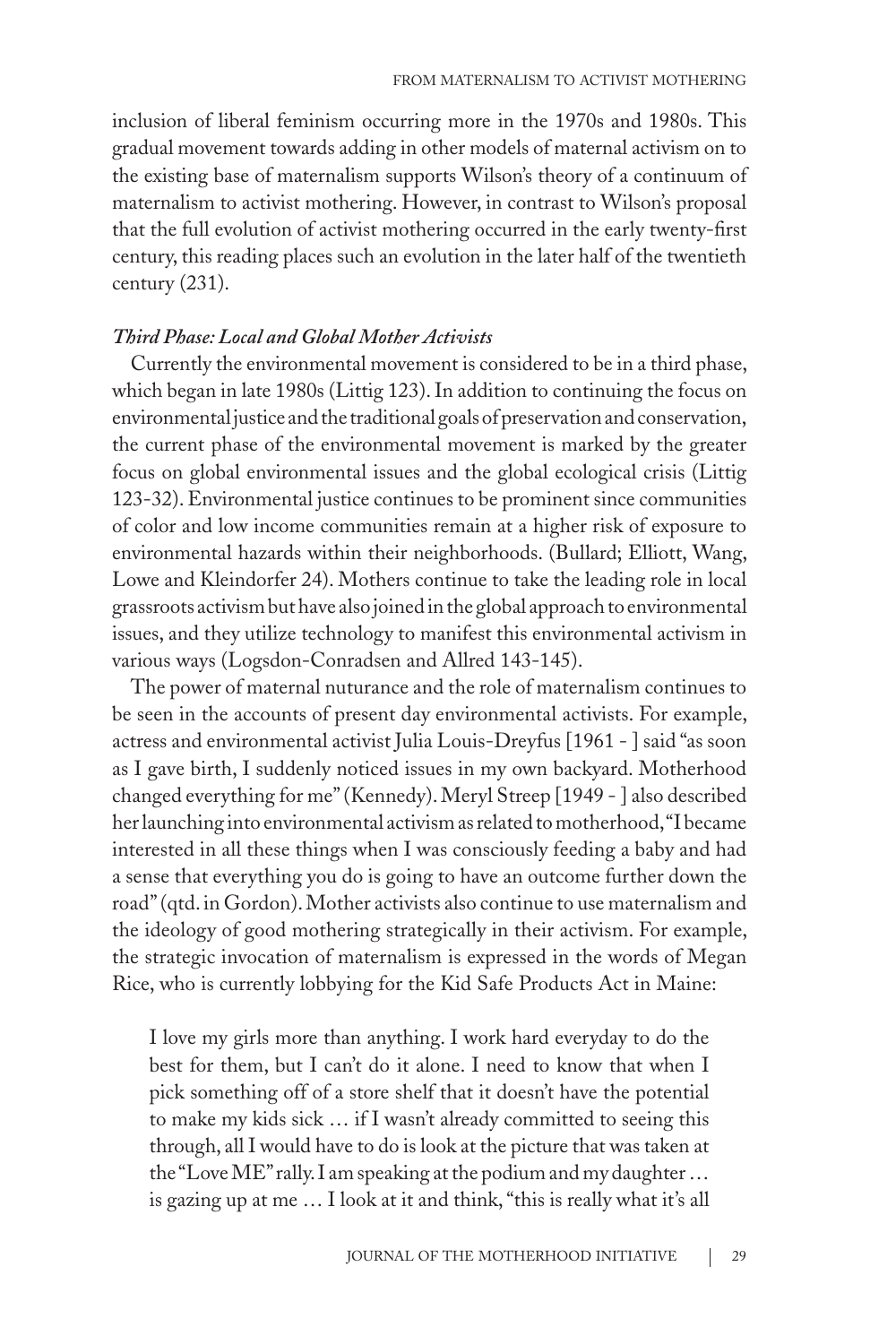about. I have to do this. Welcome to the world of diapers, playdates, princesses … and advocacy." (Rice)

Her words outwardly conform to norms of good mothering while she is simultaneously engaged in a political act and lobbying the governor for legislative action.

To illustrate how environmental mother activists of the third phase are also seamlessly intertwining the three models of maternal activism, the final example is of a group of mothers who are using motherhood as a platform for global change, Mothers Acting Up (MAU). The purpose of MAU is to "inspire, educate, and engage the growing movement of mothers"; it was officially launched on Mothers Day in 2001 and has grown to have active members in 50 states and 24 countries ("History"). On their website they introduce themselves as follows:

Welcome to Mothers Acting Up (MAU), a movement of mothers\* stretching traditional mothering roles to include advocating for the world's children. *Why mothers?* Because we're already passionate, committed and potentially the most powerful lobby for children on earth. *Why the world's children?* Because our own children's future is inextricably linked to the wellbeing of every other child. Collectively, you, she, we, can create a world where every child—and the planet itself—thrives. ("About")

\*mothers and others who exercise care over someone smaller.

These opening words perfectly convey how the three models coalesce. To begin, the role of maternalist framing is clear and maternal nurturance is used as a call to specifically focus on a mothering task, protecting children. However, the ideology of good motherhood is being defined on their terms, and they explicitly ask mothers to "stretch" out of traditional gendered roles and become political actors. The incorporation of the feminist ethic of care framework is evident in their appeal for mothers to care about all children everywhere while their goal of working so "every child … thrives' shows the role of equal rights/ liberal feminism. Further, although they refer to mothers throughout and call themselves Mothers Acting Up, throughout the website they also continually define mothers (with the asterisk and definition above) in a more gender neutral way, causing the reader to acknowledge repeatedly that males and other types of 'mothers' exist. This clearly fits with an ethic of care framework that values caretaking but does not assume that mothers are the only or best caregivers.

Perusing the website provides repeated evidence of this intertwining of the three models and the ways in which they are striving to foster politically aware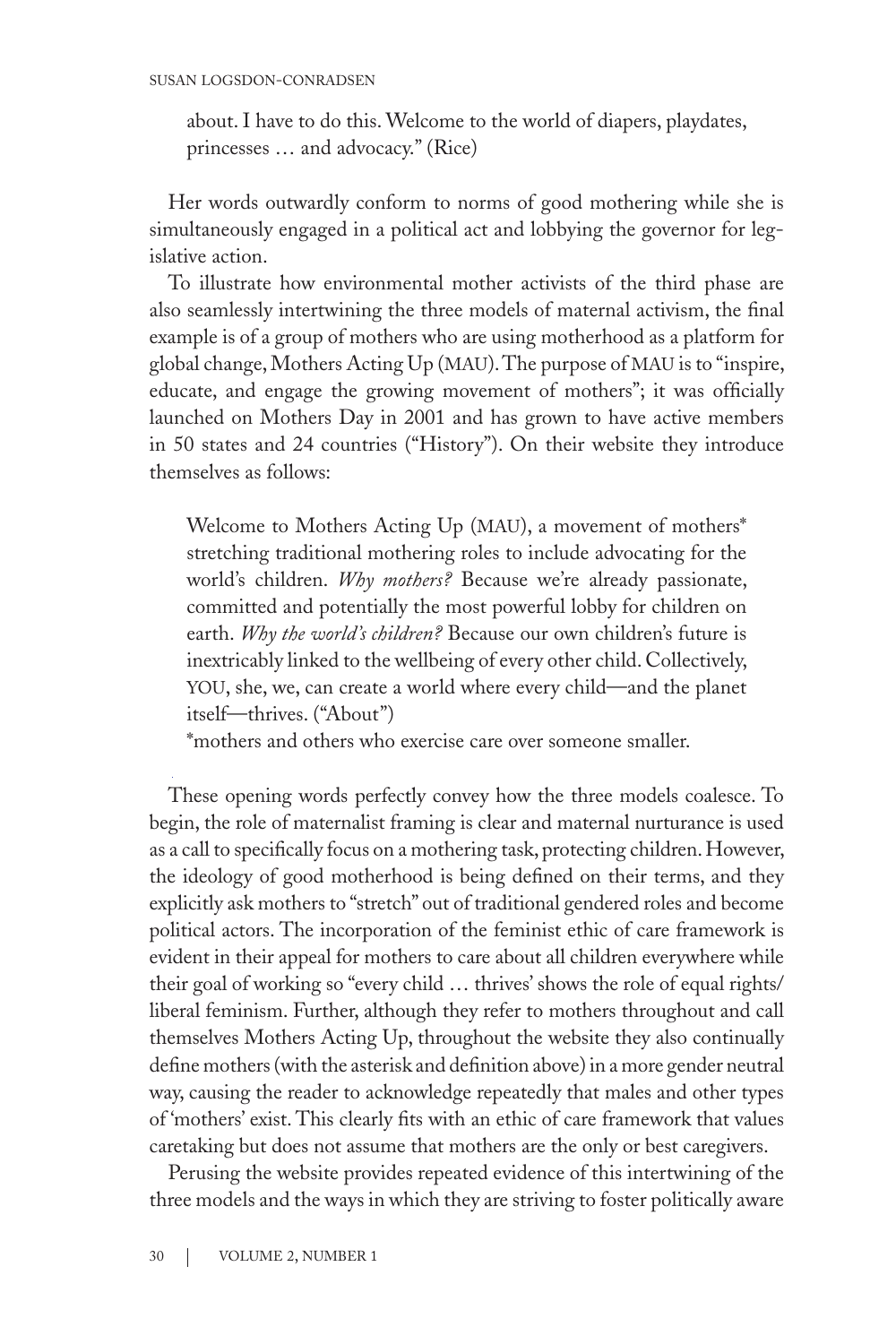activist mothers. MAU strategically invokes the power of maternal nurturance and protecting children, but they then use this to educate mothers on structural, institutional, and political factors. They urge mothers to "measure the true impact of actions—our consumption, energy & trade policies and national security strategies—not only by how they affect *our* children, but children everywhere. My, your and her child's future health & happiness depend on our ability to connect the dots today" ("Principles"). This intent is also clearly seen in the history section where they describe how MAU was founded by four mothers who:

while raising their children together—became increasingly disturbed by the choices their government was making and how those choices were impacting the lives and future of every child on the planet. They believed that mothers—the primary caretakers of children around the world—were potentially an incredible powerful lobby for children, BUT often didn't see themselves as political, or hadn't yet seen it as their role, their job, their honor to speak out for children. ("History")

Their wording impeccably melds feminist care theory, liberal feminism, and maternalism in ways that simultaneously values mothering, demands action, and disrupts gender norms.

Their goal of directly challenging traditional stereotypes of mothers and creating politically savvy activists is further evident in the words of one of the founders, Beth Osnes, who said: "we want to have a seat at the table where people are deciding where we'll go to war, how to lower carbon dioxide emissions, where our natural resources are going" (Horvat). Thus, MAU is a group that explicitly calls on the mothering role as a mechanism to launch activism while simultaneously challenging gender norms and grounding the activism in a multifaceted, global, and political context. A perfect example of activist mothering in the twenty-first century, activism which must be read through a matricentric feminist framework in order to recognize its complexity. The activists themselves intertwine the models effortlessly, and trying to read their activism from only one framework would provide an incomplete picture. MAU strategically utilizes the mothering identity to appeal to members, and presses them to do their mothering "job" and engage in civic activism, but their agenda is fully located within an ethic of care and liberal feminism.

#### **Conclusion**

This examination of mother activism in the environmental movement clearly supports the utility and validity of O'Reilly's theory of matricentric feminism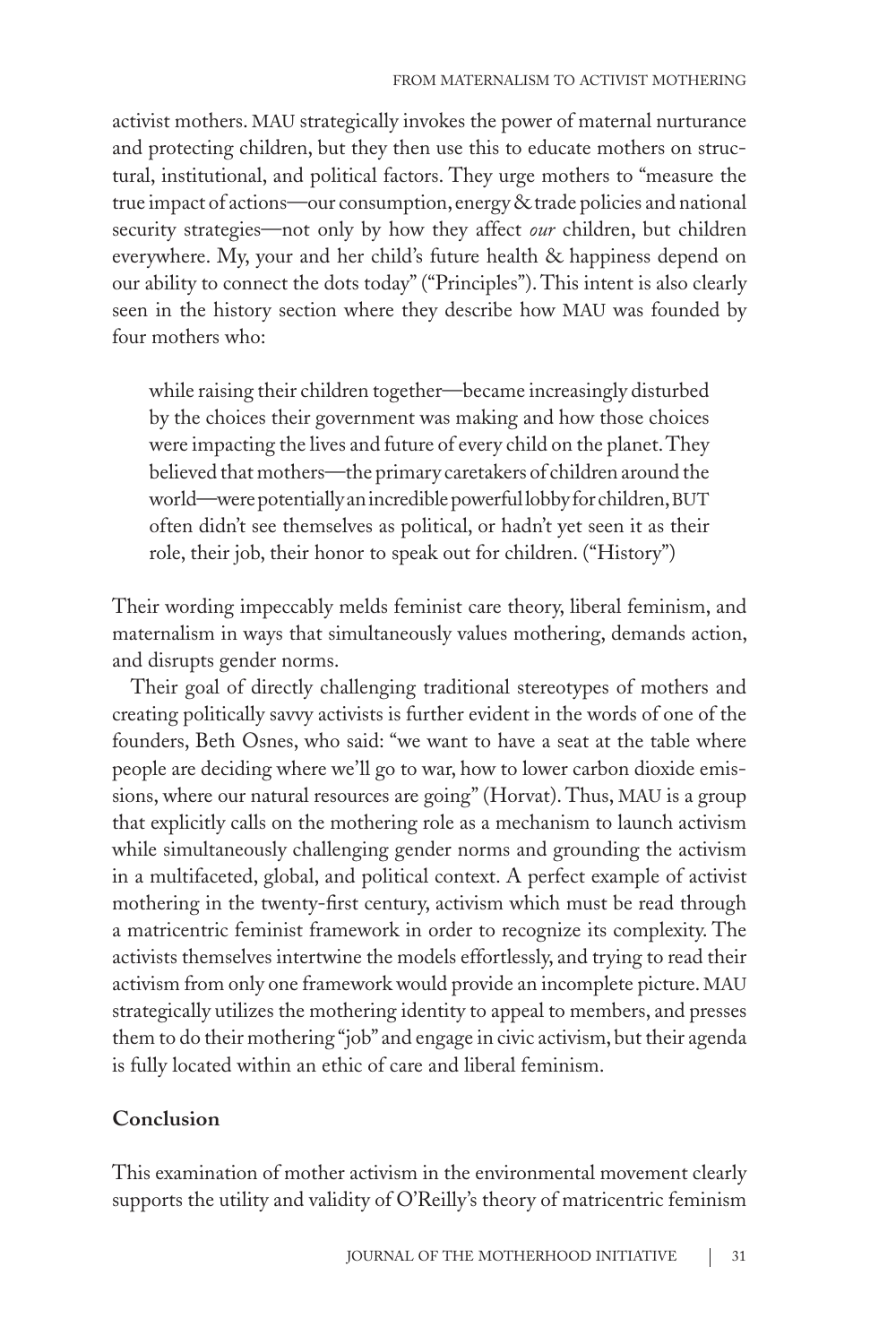in establishing the multifaceted nature of maternal activism both currently and historically. Examining environmental activists own narratives from a matricentric feminist framework shows the confluence of models and allows for an analysis of the ways in which each activist may emphasize one model over another. The move away from a sole emphasis on maternalism and including other models and activist agendas is seen as emerging in the 1960s, with the major role of liberal feminism/equal rights emerging as a complementary theory with the anti-toxic activists and the environmental justice movement from the 1970s on. Further, the utility of looking at the evolution and multifaceted nature of maternalism along a continuum as proposed by Wilson shows how maternalism has gradually evolved over the last half a century to from a solely essentialist maternalist framing in the conservation period (with the exception of Rosalie Edge) into the activist mothering of today.

## **References**

- "About." *Mothersactingup.org*. Mothers Acting Up. n.d. Web. 31 May 2011.
- "Activist Mom Wins Goldman Prize." San Diego Earth Times. Aug. 1997. Web. 14 May 2011.
- Bartlow, Dianne. "Mothers of East Los Angeles: Trailblazers in Environmental Justice." The 21<sup>st</sup> Century Motherhood Movement. Mothers Speak Out on *Why We Need to Change the World and How To Do It*. Ed. Andrea O'Reilly. Bradford, Ontario: Demeter Press, 2011. 781-790. Print.
- Becher, Anne and Richey, Joseph. "Gibbs, Lois: Grassroots Environmental Activist and the "Mother of Superfund" (1951-). Pollution A to Z." *Encyclopedia.com.* High Beam™ Research, Inc., 2004. Web. 28 May. 2011.
- Bolen, Jean Shinoda. *Urgent Message from Mother: Gather the Women, Save the World.* York Beach, me: Conari Press, 2005. Print.
- Bullard, Robert D. "VOICES: Investigate EPA's Treatment of Black Communities in the South." Institute of Southern Studies. Web. 15 May 2011.
- Cafaro, Philip. "Rachel Carson's Environmental Ethics." *eoearth.org.* The Encyclopedia of Earth. 27 Aug. 2008. Web. 10 June 2011.
- Connolly, Kate. "Maternal Activism on the Neighbourhood Level: The Ethic of Care as Motivation to Act." *Journal of the Association for Research on Mothering* 6.2 (2004): 48-57. Print.
- "Crowning Women: Honoring Women in the Environmental Justice Movement." Environmental Justice Resource Center. n.d. Web. 14 May 2011.
- Culley, Marci and Holly Angelique. "Women's Gendered Experience as Long-term Three-Mile Island Activists." *Gender and Society* 17.3 (2003): 445-61. Print.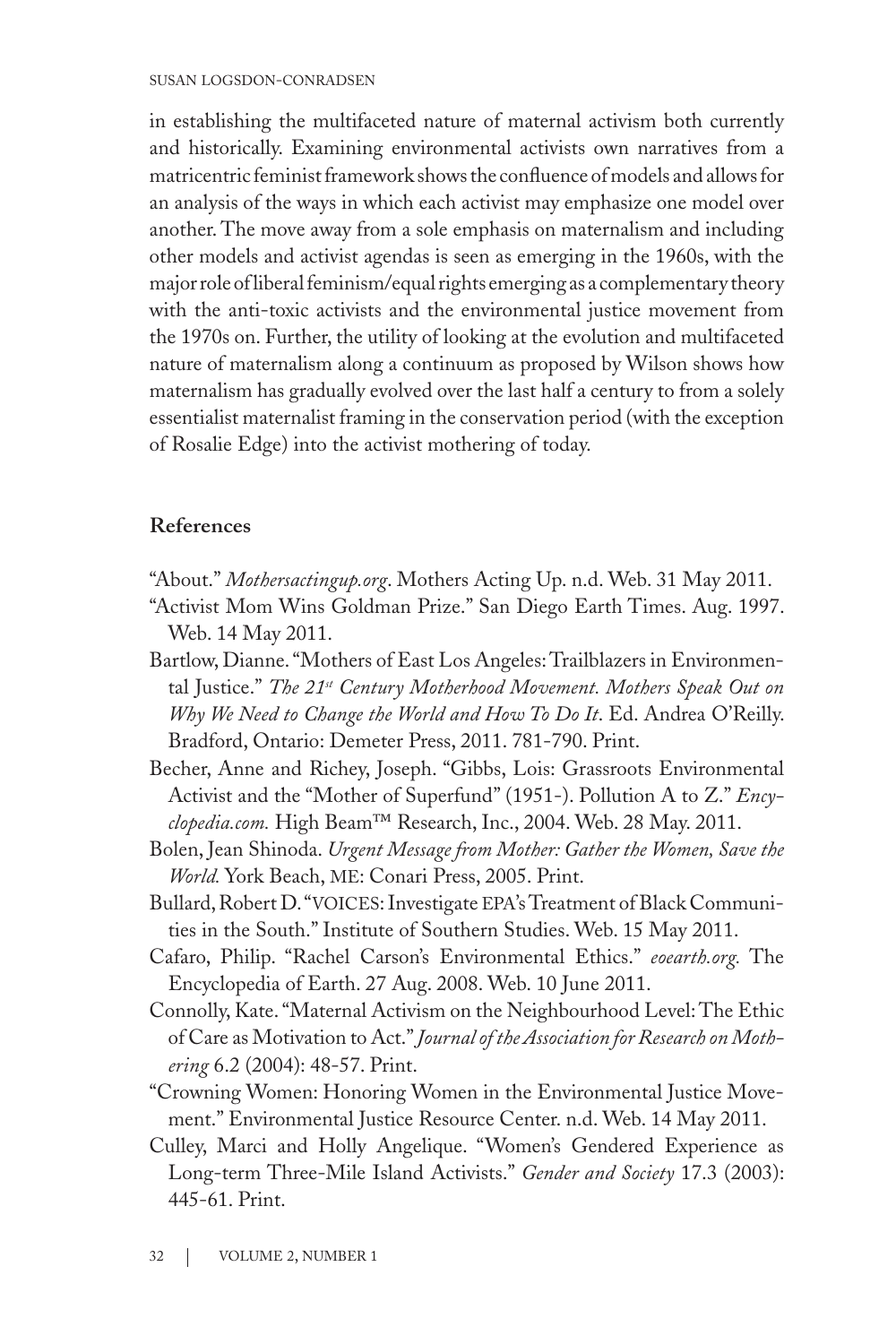- Daikoku, Lalita. "Global Assessment Report on Disaster Risk Reduction 2011: Citizens for Clean Air New York." Prevention Web. 2010. Web. 17 June 2011.
- Dickinson, Torry D. and Robert K. Schaeffer. *Transformations: Feminist Pathways to Global Change: An Analytical Anthology*. Boulder, co: Paradigm Publishers, 2008. Print.
- Elliott, M. R., Y. Wang, R. A. Lowe, and P. R. Kleindorfer. "Environmental Justice: Frequency and Severity of United States Chemical Industry Accidents and the Socioeconomic Status of Surrounding Communities." *Journal of Epidemiological Community Health* 58 (2004): 42-30. Web. 13 May 2011.
- Furmansky, Dyana Z. "Getting Over Rosalie's Edge: Tributes to Nature's Hellcat Long Overdue from Audubon, Others." *Audubon Magazine* 7 Jan. 2010. Web. 23 May 2011.
- Furmansky, Dyana Z. *Rosalie Edge: Hawk of Mercy. The Activist Who Saved Nature from the Conservationists.* Athens: University of Georgia Press, 2010. Print.
- Getlin, Josh. "Fighting Her Good Fight: Hazel Johnson Battles Those who Want to Turn Her Chicago Housing Project into a Toxic Dump." *Los Angeles Times* 18 Feb. 1993. Web. 29 May 2011.
- Gordon, Wendy. "Beyond Acting: Meryl Streep, Activist Mom." *Simplesteps.org*. NaturalResources Defense Council. 26 Feb. 2010. Web. 14 May 2011.
- "Hazel Henderson." Oracle Think Quest Education Foundation. 1999. Web. 16 June 2011.
- "History." *Mothersactingup.org*. Mothers Acting Up. 2011. Web. 31 May 2011.
- Hewett, Heather. "Talkin'Bout a Revolution Building a Mothers' Movement in the Third Wave." *Journal of the Association for Research on Mothering* 8 (2006): 34-54. Print.
- Horvat, Brit. "Local Mothers Continue Their Worldly Role." YourHub.com 16 Sept. 2007. Web. 31 May 2011.
- Hutner, Heidi. "What is 'Ecofeminism' and What is 'Ecofeminism and Mothering'?" *Ecofeminist and Mothering Ruminations*. n.p. 10 Sept. 2010. Web. 26 Apr. 2011.
- Isla, Ana and Trina Filan. "Women and Environmental Politics." *Women Worldwide Transnational Feminist Perspectives on Women.* Eds. Janet Lee and Susan M. Shaw. New York: McGraw Hill, 2011. 445-473. Print.
- "Juana Gutierrez: Political Activist and Community Organizer 2006 Women's History Month Honoree." National Women's History Project. 2006. Web. 10 June 2011.
- Kennedy, Lauren Paige. "Julia Louis-Dreyfus on Acting, Parenting, and Going Green." *WebMD.com*. n.d. Web. 14 May 2011.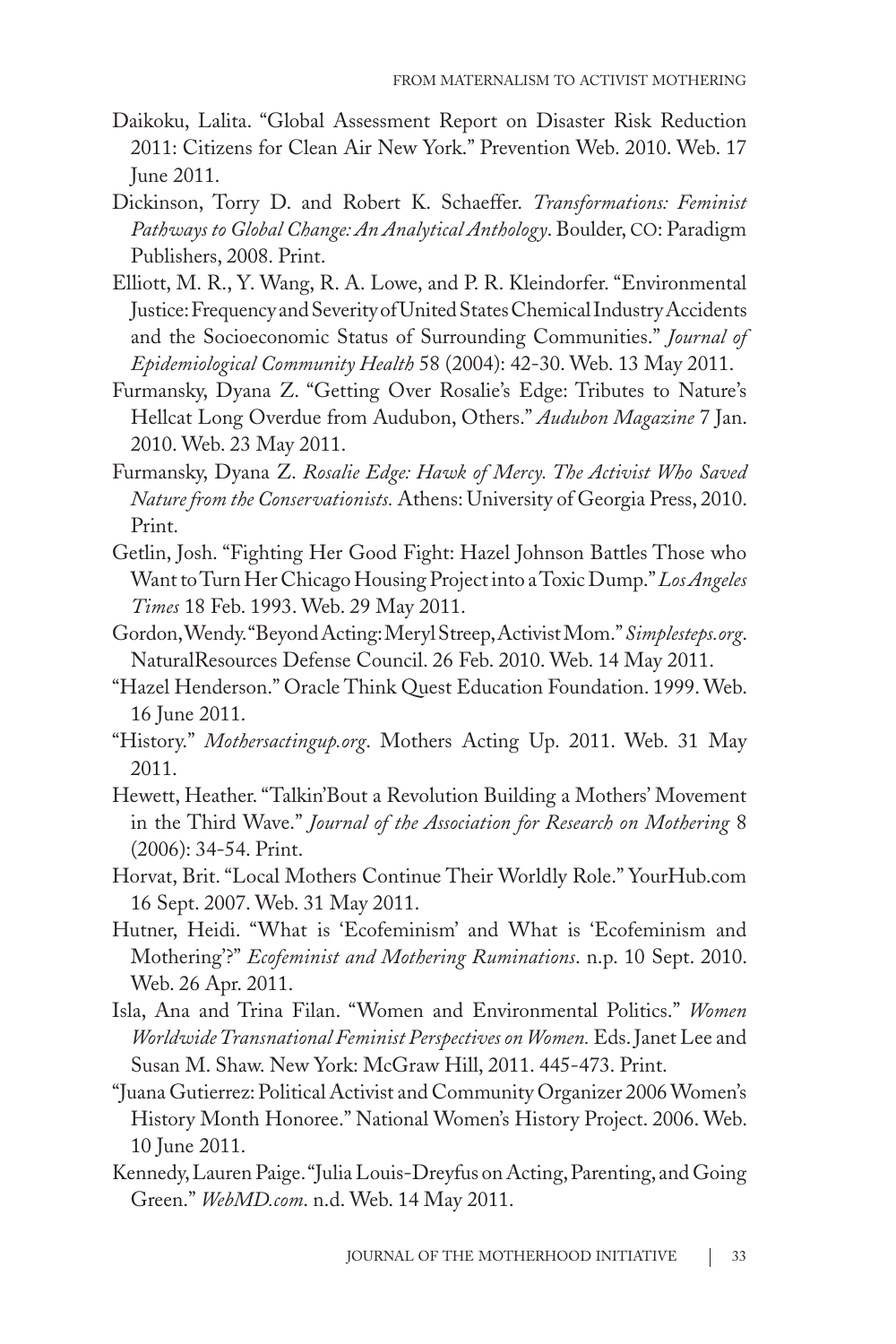- Krauss, Celene. "Women and Toxic Waste Protests: Race, Class and Gender as Resources of Resistance." *Qualitative Sociology* 16.3 (1993): 247-262. Print.
- Lear, Linda. "Rachel Carson's Biography." *rachelcarson.org.* Linda Lear Center for Special Collection and Archives. n.d. Web. 10 June 2011.
- Littig, Beate. *Feminist Perspectives on Environment and Society*. England: Pearson Education, 2001. Print.
- Logsdon-Conradsen, Susan and Sarah Allred. "Environmental Mother-Activism: A Framework for Understanding its Development and Manifestations." *Ecopsychology* 2 (2010): 141-146. Web. 12 Apr. 2011.
- "Lois Gibbs: Environmental Activist." n.p. n.d. Web. 12 June 2011.
- MacAdam, Murray. "Hazel Henderson United States." *Thirdworldtraveler. com. Third World Traveler* 1998. Web. 15 June 2011.
- MacGregor, Sherilyn. "From Care to Citizenship: Calling Ecofeminism Back to Politics." *Ethics and the Environment* 9 (2004): 56-84. Web. 3 May 2011.
- Malon, Natalia. "Hazel Henderson: A Close Look at An Optimistic Environmental Activist and Her View on President Obama and Change." *The Greener Apple* 11 Dec. 2008. Web. 14 June 2011.
- Martinez, Marilyn. "Legacy of a Mother's Dedication: Juana Gutierrez, a Beacon for East L.A., Wins National Award." *Articles.latimes.com*. *Los Angeles Times* 7 Sept. 1995. Web. 14 June 2011.
- Merchant, Carolyn. *Earthcare: Women and the Environment* New York: Routledge, 1995. Print.
- Miller, Stuart. "Green at the Grassroots: Women form the Frontlines of Environmental Activism." *E: The Environmental Magazine*. Earth Action Network, Inc. Jan-Feb. 1997. Web. 26 Apr. 2011.
- Mortimer-Sandilands, Catriona. "Eco/Feminism on the Edge." *International Feminist Journal of Politics* 10.3 (2008): 305-313. Web. 26 Apr. 2011.
- "Mothers' Group Fights Back in Los Angeles." *Nytimes.com.* The New York Times. 5 Dec.1989. Web. 14 June 2011.
- O'Reilly, Andrea. "Introduction: Maternal Activism as Matricentric Feminism: The History, Ideological Frameworks, Political Strategies and Activist Practices of the 21<sup>st</sup> Century Motherhood Movement." *The 21<sup>st</sup> Century Motherhood Movement. Mothers Speak Out on Why We Need to Change the World and How To Do It*. Ed. Andrea O'Reilly. Bradford, Ontario: Demeter Press, 2011. 1-36. Print.
- Pardo, Mary S. "Environmental Justice and Latinas Organizations and Issues, The Motivations of Latinas, United Farm Workers Union, Young Lords Organization, Tricholoroethylene." n.d. n.p. Web. 15 May 2011.
- Pardo, Mary S. "Juana Gutierrez Biography (b. 1932), Women Reshaping Human Rights: How Extraordinary Activists are Changing the World."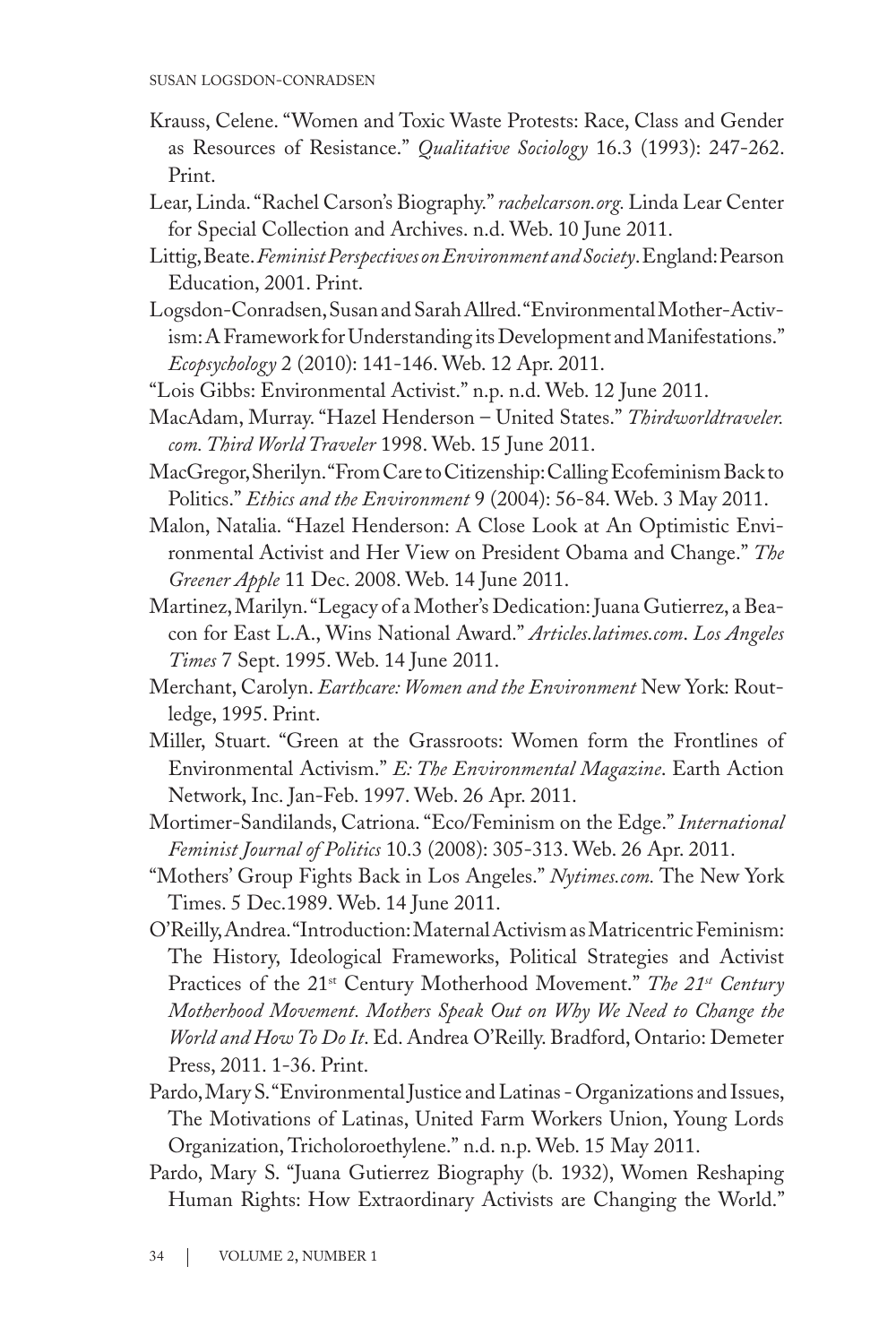n.d. n.p. Web. 15 May 2011.

- "pov—Fenceline: What Makes a Housewife an Activist?" *Point of View Documentaries*., n.d. Web. 18 May 2011.
- Prindeville, Diane-Michele and Bretting, John. "Latina Gender Consciousness and the *Environmental Justice Movement in New Mexico."* Hispanic Research Center, Working Papers Series, WP-10, Feb. 1999. n. pag. Web. 14 May 2011.
- Ramirez, Margaret. "Hazel M. Johnson, 1935-2011: South Side Activist Known as Mother of Environmental Justice Movement." *Chicago Tribune* 16 Jan. 2011. Web. 14 May 2011.
- Reed, Maureen G. "Taking Stands: A Feminist Perspective on Other Women's Activism in Forestry Communities of Northern Vancouver Island." *Gender, Place, and Culture* 7.4 (2000): 363-387. Web. 23 Apr. 2011.

Rembert, Tracey C. "Terri Swearingen: The Long War with WTI." *Emagazine*. *com.* The Environmental Magazine. 31 Oct. 1997. Web. 14 June 2011.

- Rice, Megan. "Megan Rice, Mom and Activist." Safer Chemicals Healthy Families. Web. 14 May 2011.
- Rome, Adam. " 'Give Earth a Chance'" The Environmental Movement and the Sixties." *Journal of American History* (2003): 525-554. Web. 24 Apr. 2011.
- Rowe-Finkbeiner, Kristin. *The F Word: Feminism in Jeopardy.* Emeryville, CA: Seal Press, 2004. Print.
- Stearney, Lynn M. "Feminism, Ecofeminism, and the Maternal Archetype: Motherhood as aFeminine Universal." *Communication Quarterly* 42.2 (1994): 145-159. Web. 20 May 2011.
- Stitt, Joceyln Fenton and Pegeen Reichert Powell. *Mothers Who Deliver: Feminist Interventions in Public and Interpersonal Discourse*. Eds. Jocelyn Fenton Stitt and Pegeen Reichert Powell. Albany, ny: suny Press, 2010. 1-20. Print.
- "Unsung Sheroes and Heroes on the Front Line for Environmental Justice." Environmental Justice Resource Center. n.d. Web. 15 May 2011.
- Taylor, Dorceta E. "The Rise of the Environmental Justice Paradigm." *American BehavioralScientist* 43.4 (2000): 508-580. Web. 20 May 2011.
- Taylor, Dorceta E. "Women of Color, Environmental Justice, and Ecofeminism." *Ecofeminism: Women, Culture, and Nature*. Ed. Karen Warren. Bloomington: Indiana University, 1997. 38-81. Print.
- "Terri Swearingen: United States Toxic and Nuclear Contamination." Goldman Environmental Foundation. 1997. Web. 14 June 2011.
- Tucker, Judith Stadtman. "Motherhood Made Me Do It or, How I Became an Activist." *The Maternal is Political.* Eds. Joan Blades and Kristin Rowe-Finkbeiner. New York: Nation Books, 2006. 15-24. Print.
- Tucker, Judith Stadtman. "Motherhood and its Discontents: The Political and Ideological Grounding of the 21st Century Mothers Movement." Mothers